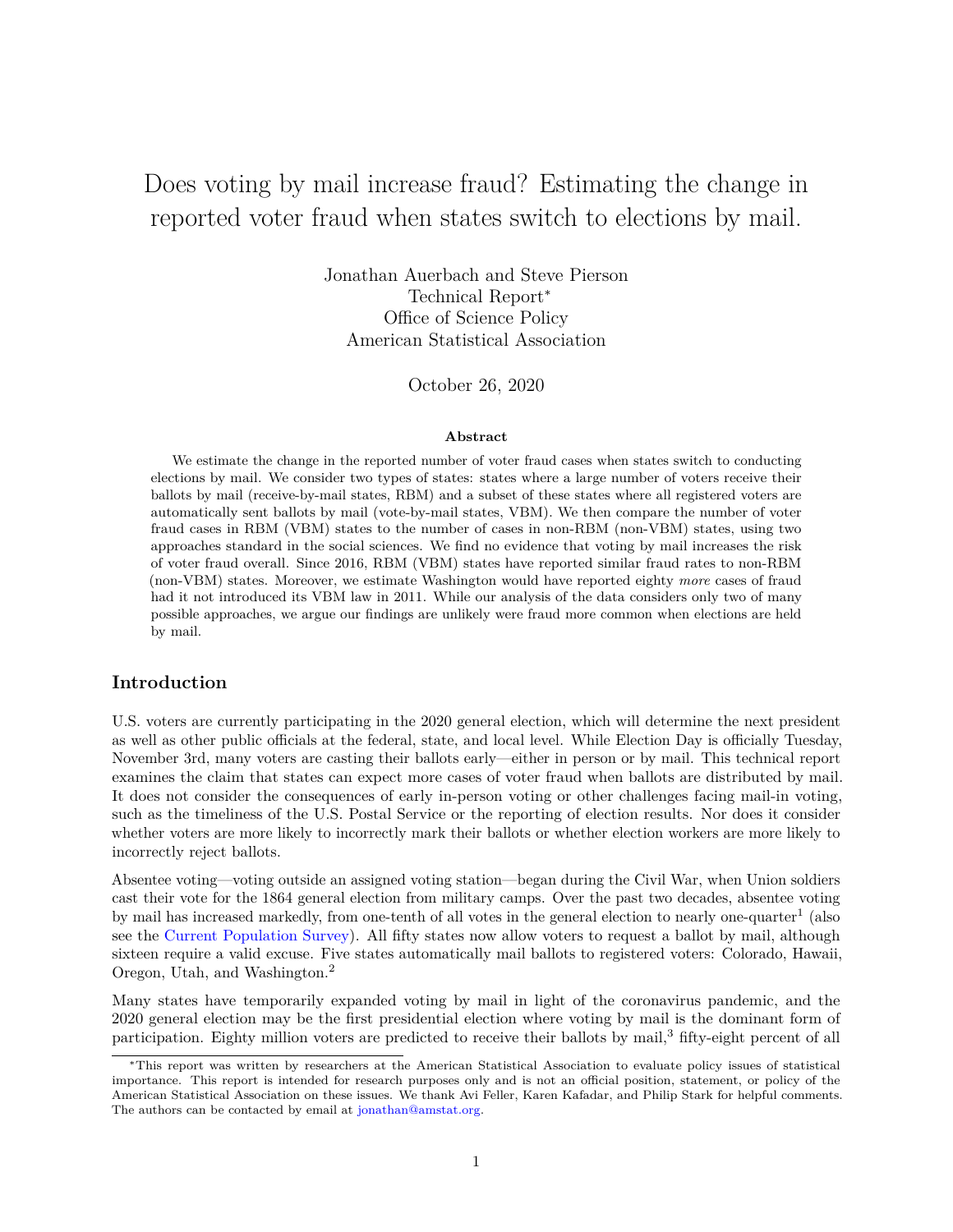votes cast in the 2016 election. That is nearly triple the twenty-nine million voters that received their ballots by mail in the 2018 general election—itself twenty-eight percent of all 2018 ballots, up from twenty-four percent in  $2016.<sup>1</sup>$ 

The expansion of voting by mail has rekindled the long-standing debate between proponents of election security and accessibility. Vote-by-mail policies, and absentee voting in general, are being reviewed by legislatures and courts around the country.<sup>4–6</sup> A central question is whether voting by mail in the  $2020$ election will result in additional cases of voter fraud. That is, whether fewer cases of voter fraud would be reported if states limit voting by mail.

Studies suggest voting by mail increases political participation—to the advantage of neither Democrats nor Republicans<sup>7,8</sup>—although young and minority voters are more likely to have their ballots rejected.<sup>9,10</sup> However, despite a large literature on voter fraud,  $^{11,12}$  few have investigated the effect of expanding voting by mail on voter fraud. Spakovsky (2020) argues conducting elections by mail instead of in person increases the opportunity for fraud, citing the Heritage Foundation election fraud database.<sup>13</sup> Others counter that even if fraud in vote-by-mail elections is more frequent than in-person voting, fraud overall amounts to a trivial percent of all ballots cast in an election, $14^{-17}$  assuming most fraud cases are reported. They also point to additional safeguards, such as risk limiting audits, which review all modes of voting to help ensure that the reported outcome of an election is correct.<sup>18–20</sup> Such audits have been completed successfully in vote-by-mail states, for example, the [2018 Colorado elections.](https://www.sos.state.co.us/pubs/elections/VotingSystems/riskAuditFiles/NotesOnStatistics-2018ColoradoPrimariesElectionAudit.pdf)

We found no study that examines the increase in voter fraud that can be expected when states switch to conducting elections by mail—even though such increases are the stated reason for many absentee-voting restrictions. We believe meaningful progress towards answering this question can be achieved by carefully comparing states with vote-by-mail elections to states without them. This technical report considers two methods, standard in the social sciences, for making these comparisons. It examines the number of criminal investigations for voter fraud in two types of mail-in states: states where a large number of voters receive their ballots by mail (receive-by-mail states, RBM) and the subset of these states where registered voters are automatically sent ballots by mail (vote-by-mail states, VBM). These numbers are then compared to the number of cases in the remaining non-RBM (or non-VBM) states using differences-in-differences and penalized regression. See 21, 22, and 23 for a discussion of these and related approaches.

After making these comparisons, we find no evidence that voting by mail increases the risk of voter fraud overall; if voting by mail creates more opportunities for fraud, those opportunities do not appear to have been realized in the data. We report the details of our analysis in four sections. Section 1 reviews how states distribute ballots by mail, motivating how fair comparisons might best be made between states that hold elections by mail and states that do not. Section 2 examines the difference in the annual number of cases per eligible voter between 2000-2004 and 2016-2020 for both RBM (VBM) states and non-RBM (non-VBM) states. Section 3 combines fraud cases from non-VBM states to best represent what select VBM states might have looked like had they not passed a VBM law, using the matrix completion approach of 24. We conclude with a discussion of our findings and important limitations.

### **Section 1. Vote by mail refers to how voters receive their ballots; most voters that "vote by mail" actually return their ballots in person**

We begin by reviewing the different ways states distribute ballots by mail. Colorado, Oregon, Utah, and Washington automatically mailed ballots to registered voters in the 2016 and 2018 general elections. These states represent fifteen million eligible voters, 6.3 percent of eligible voters countrywide, according to the [United States Election Project](http://www.electproject.org/home/voter-turnout/voter-turnout-data)<sup>25</sup> We refer to these states as vote-by-mail states (VBM). VBM states have higher rates of voter turnout than the U.S. overall. In 2018, fifty-eight percent of eligible VBM voters actually voted, 7.2 percent of all voters.

In addition, California, New Jersey, Hawaii, Nevada, Vermont and Washington D.C. are automatically mailing ballots to registered voters in the 2020 general election (representing an additional thirty-six million eligible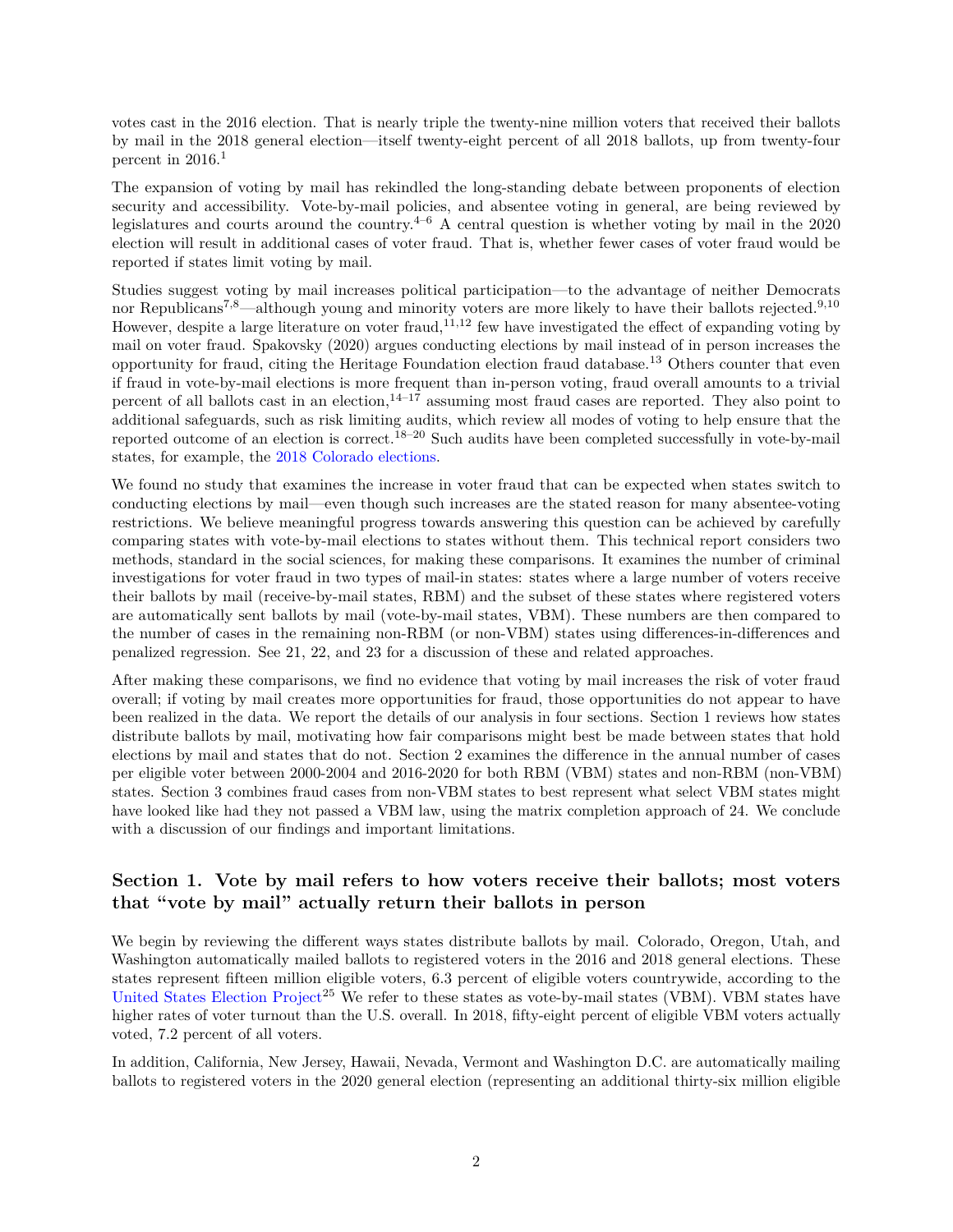voters, fifteen percent of eligible voters countrywide). This analysis does not consider these states to be VBM states since they did not mail ballots to all registered voters in past general elections.

Arizona, California, Hawaii, and Montana mailed ballots to a large number of eligible voters in the 2016 and 2018 general elections, according to the Election Administration and Voting Surveys. These states represent thirty-three million eligible voters, fourteen percent of eligible voters countrywide. We refer to these four states, plus the four VBM states, as receive-by-mail states (RBM). Note that a majority of RBM (VBM) voters do not return their ballots by mail; most return their ballots to designated locations in person.<sup>26,27</sup> Thus, RBM (VBM) refers to how ballots are distributed, not returned.

We further summarize RBM states in four figures, Figures 1.a through 1.d, included in the appendix. All figures in this report use state-level general election data from the U.S. Election Assistance Commission [Election Administration and Voting Surveys \(EAVS\)](https://www.eac.gov/research-and-data/datasets-codebooks-and-surveys) and the [United States Election Project \(EP\).](http://www.electproject.org/home/voter-turnout/voter-turnout-data) The Election Project records the number of eligible voters and the number of actual voters by state since 2000. The EAVS provides additional information on the administration of general elections since 2004, although the data are not reported for all states and years.

We use fraud cases reported in the [News21 Election Fraud database](https://votingrights.news21.com/interactive/election-fraud-database/) for years 2000-2012 and the [Heritage](https://www.heritage.org/voterfraud) [Foundation's Election Fraud database](https://www.heritage.org/voterfraud) for years 2013-2020. The News21 database was collected in 2012, while the Heritage Foundation began collecting in 2016. (The Heritage Foundation database does include fraud cases prior to 2013, although fewer than the News21 database.) We include all instances of fraud in the data—regardless of the charge, outcome, or whether the election was local, state, or federal—except we remove records with incomplete year or state information, yielding 2281 voter fraud cases between 2000-2020 across 50 states. All data were retrieved on October 1st, 2020. The number of cases per state is reported in Table 1 in the appendix.

The first three figures demonstrate the differential role mail-in ballots play in RBM states. Figure 1.a displays the percent of ballots cast that were received by mail in each state in the 2016 and 2018 general elections, as reported in the EAVS. The figure indicates that the percent of voters returning mailed ballots remained relatively unchanged between the 2016 and 2018 general elections—although, according to the 2018 EAVS report, "some states' data management systems do not distinguish in-person absentee voters from by-mail voters".<sup>1</sup> Figure 1.b compares the percent of ballots received by mail reported in the EAVS to the percent reported by the EP. The two datasets disagree on whether a majority of the ballots cast was received by mail in California, Hawaii, New Mexico, and Tennessee. Figure 1.c displays the percent of ballots received by mail that were rejected in each state in the 2016 and 2018 general elections, indicating that RBM states have among the lowest mail-in ballot rejection rates. (We could not find similar data on rejection rates from the EP.) These figures demonstrate meaningful differences between elections in RBM (VBM) and non-RBM (non-VBM); we argue that were fraud much more common when elections are held by mail, we would observe different fraud rates when comparing RBM (VBM) and non-RBM (non-VBM) states.

Figure 1.d suggests that states with more eligible voters tend to have more cases of reported fraud. It displays the log-number of fraud cases in the News21 dataset (top) and Heritage Foundation dataset (bottom) against the log-number of eligible voters in the most recent general election. States with zero fraud are censored. Best-fit lines are added for comparison (calculated using the Fisher scoring algorithm for a Tobit model with slope set to 1); for states on the line, a percent increase in the number of mail-in ballots corresponds with a percent increase in voter fraud cases. We argue fair comparisons between states should consider differences in the voting population, which may reflect the complexity of holding an election and the number of opportunities for fraud.

States such as Utah and Washington had zero fraud cases reported in the Heritage Foundation dataset after 2012. This suggests that voting by mail is relatively safe in Utah and Washington. However, it does not necessarily mean that vote-by-mail laws eliminated voter fraud in these states—or even that vote-by-mail laws reduced voter fraud, since non-VBM states may have experienced similar or larger declines. The following two sections compare RBM (VBM) with non-RBM (non-VBM) states to better evaluate whether RBM (VBM) states have increased their risk for voter fraud.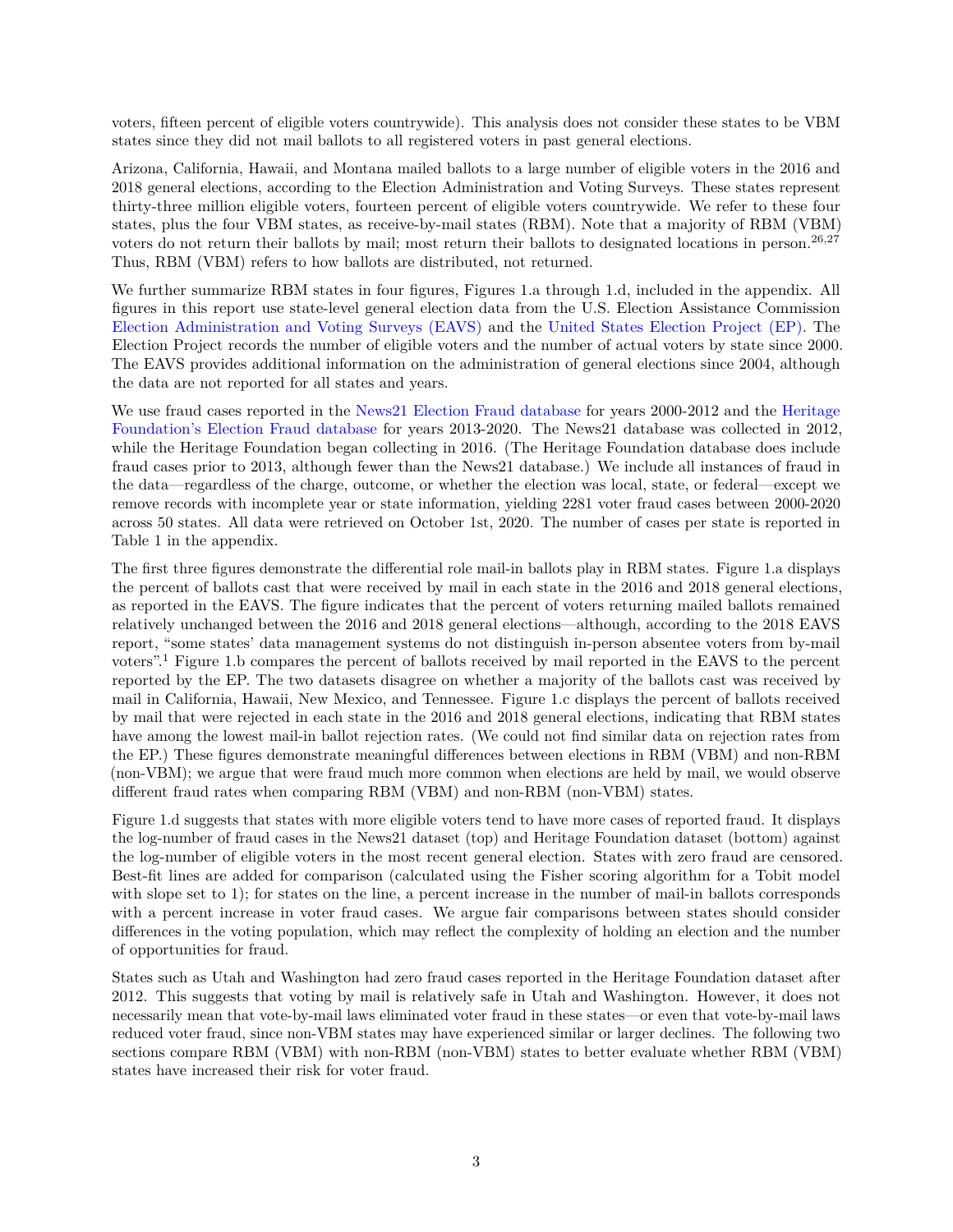### **Section 2. Fraud rates are not higher in RBM (VBM) states than non-RBM (non-VBM) states**

We compare the number of fraud cases per eligible voter in the most recent general election between two five-year periods: 2000-2004 and 2016-2020, which we refer to as the periods "following 2000" and "following 2016". We make this comparison for both RBM (VBM) states and non-RBM (non-VBM) states. We find that fraud rates were statistically indistinguishable between RBM (VBM) and non-RBM (non-VBM) states following 2016. We find no evidence that fraud is more prevalent among RBM or VBM states or that fraud has increased as vote-by-mail policies have expanded.

The five-year periods were chosen because all VBM states had VBM elections following 2016, while four out of five did not have VBM elections following 2000. The fifth state, Oregon, passed its VBM law in 1998, two years before any of our data were collected. However, the findings of this section hold when Oregon is omitted from the analysis.

Our results are displayed in Figures 2.a and 2.b in the appendix. In both plots, thick lines demarcate one standard error from the mean, while thin lines demarcate two standard errors. Figure 2.a indicates that RBM states changed slightly from an average of 0.49 fraud cases per million voters following 2000 to 0.31 following 2016. (The one-sided p-value is 0.16 using a t-distribution with four degrees of freedom.) In comparison, non-RBM states decreased in fraud from an average of 0.81 cases per million voters to 0.35 (p-value 0.05). RBM states had an average fraud rate 0.04 cases per million voters lower than non-RBM states (p-value 0.38).

Figure 2.b indicates that VBM states decreased from an average of 1.07 fraud cases per million voters following 2000 to 0.264 following 2016 (p-value 0.04). In comparison, non-VBM states decreased in fraud from an average of 0.73 cases per million voters to 0.35 (p-value 0.06). VBM states had an average fraud rate of 0.08 cases per million voters lower than non-VBM states (p-value 0.28).

Neither RBM nor VBM states have consistently higher fraud rates than non-RBM or non-VBM states. We note that between 2000 and 2016 the percent of ballots received by mail increased from one in ten to nearly one in four; if receiving ballots by mail increased fraud, one would expect RBM (VBM) states to have higher levels of fraud, not lower as we observe in the data.

One could argue from Figure 2.a that RBM states missed out on the 0.46 decline in fraud cases per million voters experienced by the non-RBM states. That is, had RBM states not had a majority of voters receive their ballots by mail, the fraud rate could have declined by 0.46 instead of the observed 0.18 decrease. This comparison of differences to differences is typically referred to, unsurprisingly, as a differences-in-differences analysis.<sup>21</sup> We disagree with this interpretation of the data since non-VBM states do not share a similar decline; in fact, VBM states declined by 0.81 while non-VBM declined only 0.38. We speculate that the smaller decline among RBM states is due, in part, to the fact that states with high fraud rates following 2000 were less likely to adopt RBM policies. To check this reasoning, we perform a second comparison of select VBM and non-VBM states in the following selection, which considers the possibility that fraud rates would have been higher had vote-by-mail states not adopted their vote-by-mail law.

### **Section 3. Washington and Colorado did not have higher fraud rates when compared to similar "synthetic" states that did not switch to voting by mail.**

We estimate the number of fraud cases that would have occurred had Washington and Colorado not passed vote-by-mail laws. We find Washington would have reported eighty more cases of fraud had it not introduced its 2011 law (statistically different from zero) while Colorado would have reported one fewer case had it not introduced its 2013 law (not statistically different from zero). In neither case, do we find evidence that the number of fraud cases would have been higher had vote-by-mail laws not been passed.

We obtained these results using the matrix completion approach of Athey et al.  $(2018),^{24}$  coded in the R package gsynth. 28,29 The approach excludes the fraud cases of vote-by-mail states in the years in which they had vote-by-mail elections. It then uses the remaining observations to estimate, via nuclear norm penalized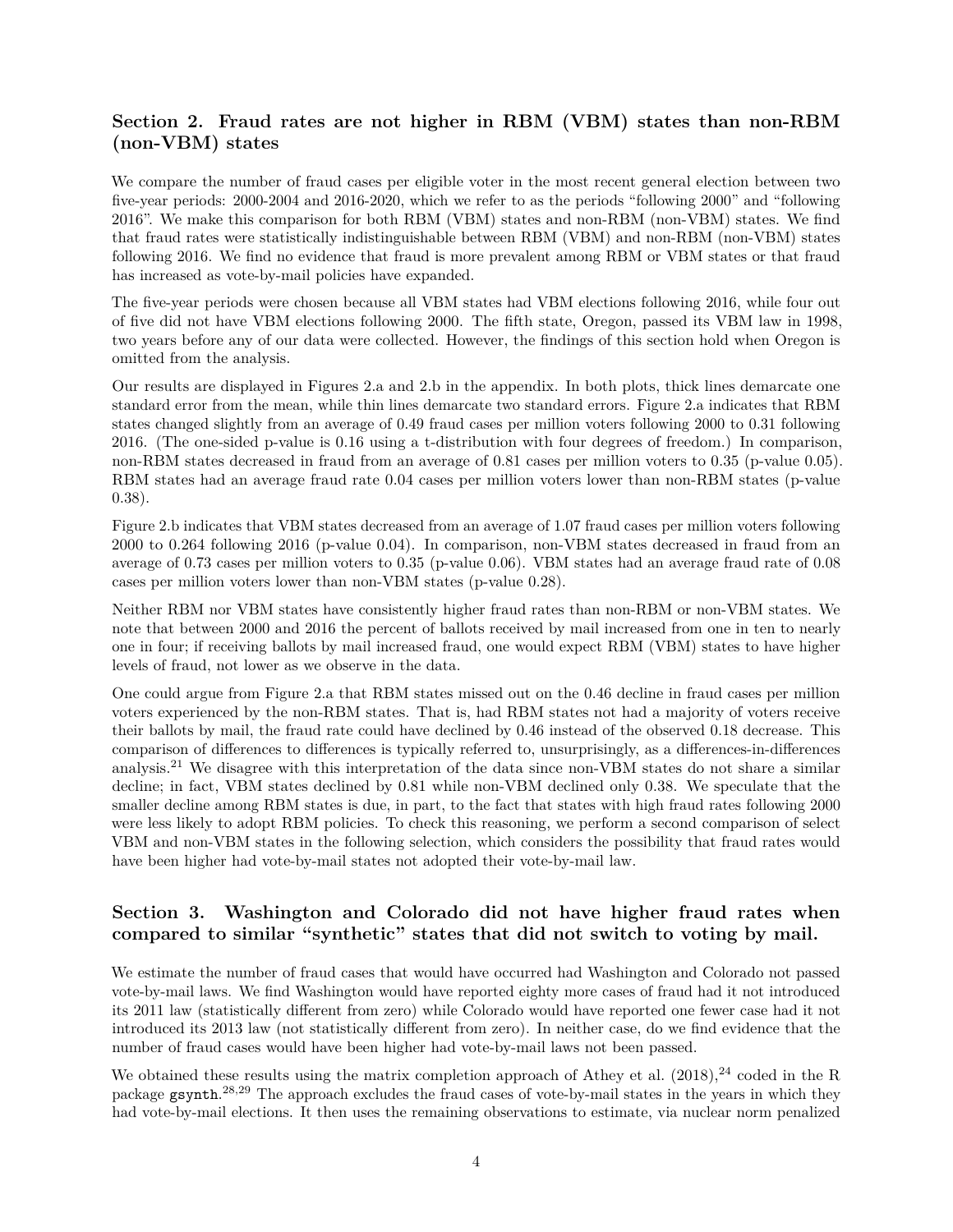regression, the hypothetical amount of fraud that would have occurred in those years had elections not been vote-by-mail elections. The matrix completion approach builds on the synthetic controls literature<sup>30–33</sup> and "unconfoundedness" literature.22,23,34 Following the synthetic controls literature, we refer to the hypothetical fraud a state would have experienced as "synthetic". For example, the fraud Washington would have reported had it not switched to VBM is called "synthetic Washington".

The matrix completion approach appears particularly robust to the large amount of zeros in the data; many states have years where zero cases of voter fraud are reported, see Table 1 in the appendix. We also control for the number of eligible voters in the most recent general election and the number of ballots for the highest office in the most recent general election. Unfortunately, there is not enough data to include additional information on mail in voting.

The results are displayed in figure Figures 3.a and 3.b. The solid line shows the annual number of reported fraud cases in Washington (Figures 3.a) and Colorado (Figures 3.b). The dotted line shows the synthetic alternative: the estimated number of cases that would have occurred had vote by mail not been adopted; the dark and light regions represent 50 percent and 95 percent bootstrapped intervals.

The vertical line shows the year the vote-by-mail law was adopted. Before the vertical line, synthetic Washington (Colorado) borrows data from states that have similar levels of baseline fraud, and thus the solid and dotted lines overlap. After the vertical line, we can observe the difference between the number of fraud cases observed for each state and the number that might have been observed had vote by mail not been adopted. In neither Washington nor Colorado do we find evidence that the number of fraud cases would have been higher had vote-by-mail laws not been passed. We only show comparisons for Washington and Colorado because Oregon became the first vote-by-mail state prior to our fraud data (in 1998) and Utah has no fraud cases except for 51 cases in 2006 connected to one election for sheriff of Daggett County.

#### **Section 4. Discussion**

We estimate the change in the reported number of voter fraud cases when states switch to conducting elections by mail. We believe our results contribute to the ongoing debate between proponents of election security and accessibility. We conclude by noting limitations of our analysis; we hope additional research will clarify and expand on the relationships reported here.

Reported voter fraud, like any reported crime, represents only a fraction of total cases. Our analysis tacitly assumes reported fraud is proportional to unreported fraud, and states and years with higher numbers of criminal investigations of voter fraud have higher amounts of voter fraud. However, our results could simply reflect non-idiosyncratic changes in how states conduct investigations or how News21/Heritage Foundation collected cases.

We include all reported voter fraud cases regardless of the evidence, charge, or outcome. We also do not distinguish between vote-by-mail laws and their implementation. It may be that the 2020 general election faces challenges not reflected by the 2016 and 2018 general elections. For example, we do not account for increased politicization or the capacity of the U.S. Postal Service. In addition, voters new to vote by mail may be different from voters that have voted by mail in the past; [data suggest Democrats may be more](https://thevirginianreview.com/Content/Free-Articles/Free-Articles/Article/Early-Voting-Likely-Favors-Democrats/71/1478/51027) [likely to vote by mail.](https://thevirginianreview.com/Content/Free-Articles/Free-Articles/Article/Early-Voting-Likely-Favors-Democrats/71/1478/51027) While there is certainly value in accounting for different types of fraud and VBM implementations, we believe the complex and subjective decisions necessary to account for these factors would undermine whatever conclusions might be reached from these analyses.

In a related point, Section 3 assumes vote by mail starts when state law requires that ballots are automatically sent to every registered voter. Prior to that law, large portions of each state may have already received ballots by mail. Select counties may automatically send ballots or a large number of voters may choose to request ballots by mail. For example, Washington "evolved" into a vote-by-mail state by first allowing voters to obtain permanent absentee status in 1993, and then allowing counties to opt into vote by mail in 2005. The estimates assume that, had vote-by-mail states not adopted vote by mail, older laws would still be in effect; it does not assume elections would have been entirely in person, which may be a relevant comparison for certain states new to vote by mail in the 2020 general election.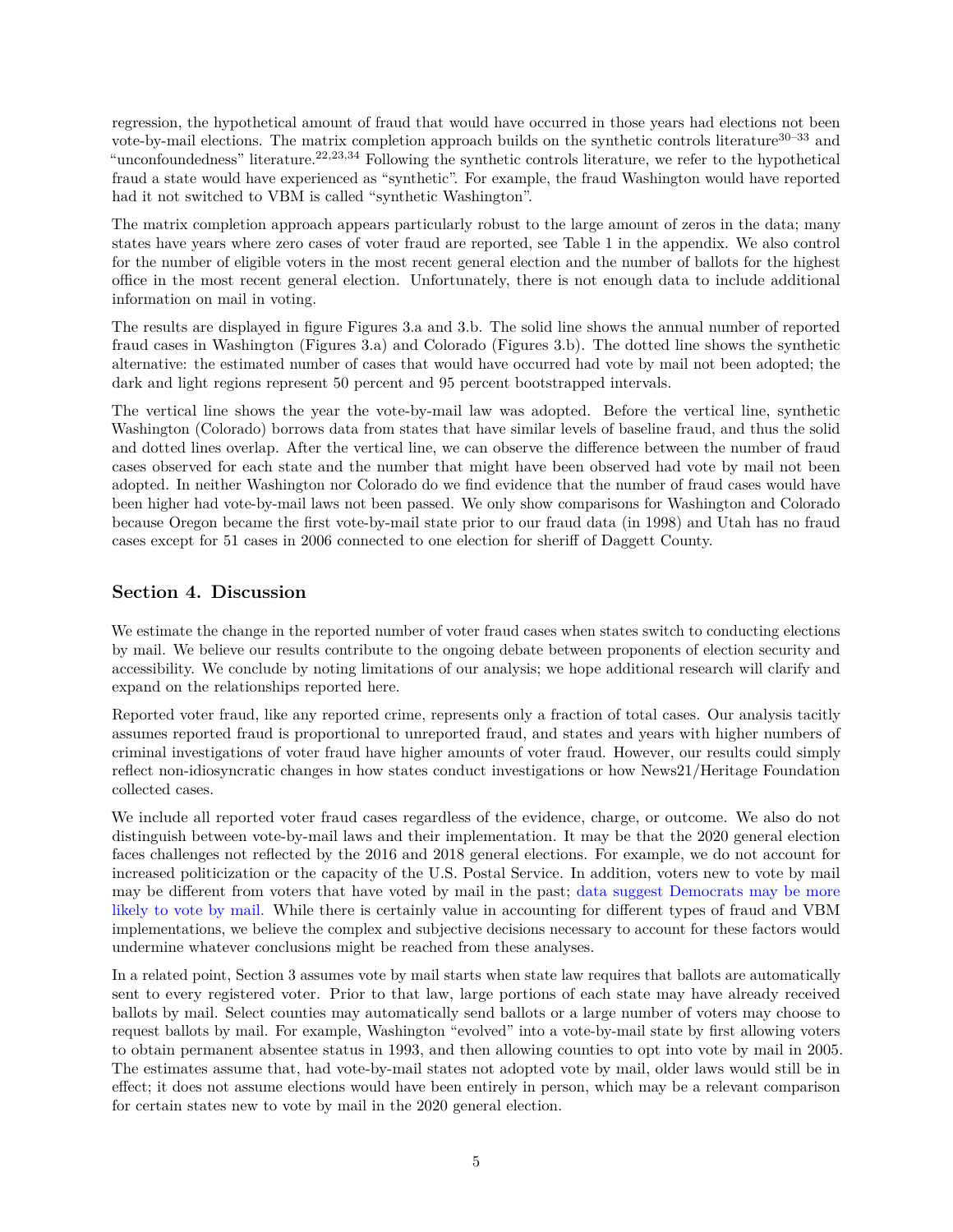We rely on two different fraud datasets: from News21 (collected in 2012) and Heritage Foundation (collected beginning 2016). Since the two datasets have many cases in common, we decided to use the entire News21 dataset (2000-2012) and add additional years (2013-2020) from the Heritage data. As far as we can tell, this combination produces no artifacts: half of our findings only rely on the Heritage data, while the remaining findings essentially match states on the News21 data and evaluate RBM (VBM) policies with the Heritage data. Repeating the analysis with only the Heritage data does not contradict the evidence we present here.

A large amount of fraud comes from primaries and state and local elections. These elections typically have lower turnout, and local elections may exist only in select parts of the state. As a result, using the number of eligible voters in the most recent general election, as we do in this analysis, may understate the incidence of fraud. Many VBM states began voting by mail in local elections, and, unfortunately, we are unable to account for this in our analysis.

In summary, state-level comparisons are limited in what they can say about vote-by-mail policies. However, their simplicity and transparency make them indispensable tools for substantiating anecdotal evidence and expert opinion on election security and accessibility. In performing our comparisons, we find no evidence to suggest that voting by mail increases the risk of voter fraud overall. We believe our findings are unlikely were fraud much more common when elections are held by mail.

#### **References**

1. US Election Assistance Commission. *Election administration and voting survey*. [https://www.eac.gov/](https://www.eac.gov/research-and-data/studies-and-reports) [research-and-data/studies-and-reports](https://www.eac.gov/research-and-data/studies-and-reports) (2020).

2. National Conference of State Legislatures. *Voting outside the poling place*. [www.ncsl.org/research/elections](www.ncsl.org/research/elections-and-campaigns/absentee-and-early-voting.aspx)[and-campaigns/absentee-and-early-voting.aspx](www.ncsl.org/research/elections-and-campaigns/absentee-and-early-voting.aspx) (2020).

3. Love, J., Stevens, M. & Gamio, L. Where americans can vote by mail in the 2020 elections. *The New York Times* (2020).

4. Glickhouse, R. Electionland 2020: Mail ballot challenges, election security, new legislation and more. *ProPublica* (2020).

5. Brennan Center for Justice. *Court case tracker: Voting rights litigation 2020*. *New York University School of Law* <https://www.brennancenter.org/our-work/court-cases/voting-rights-litigation-2020> (2020).

6. project, S. healthy elections. *COVID-related election litigation tracker*. [https://healthyelections-case](https://healthyelections-case-tracker.stanford.edu/)[tracker.stanford.edu/](https://healthyelections-case-tracker.stanford.edu/) (2020).

7. Southwell, P. L. & Burchett, J. I. The effect of all-mail elections on voter turnout. *American Politics Quarterly* **28**, 72–79 (2000).

8. Berinsky, A. J., Burns, N. & Traugott, M. W. Who votes by mail?: A dynamic model of the individual-level consequences of voting-by-mail systems. *Public Opinion Quarterly* **65**, 178–197 (2001).

9. Alvarez, R. M., Hall, T. E. & Sinclair, B. Whose absentee votes are returned and counted: The variety and use of absentee ballots in california. *Electoral Studies* **27**, 673–683 (2008).

10. Smith, D. A. Vote-by-mail ballots cast in florida. *ACLU of Florida* (2018).

11. Hill, S. Election fraud references. (2006).

12. Brennan Center for Justice. *Resources on voter fraud claims*. [https://www.brennancenter.org/our](https://www.brennancenter.org/our-work/research-reports/resources-voter-fraud-claims)[work/research-reports/resources-voter-fraud-claims](https://www.brennancenter.org/our-work/research-reports/resources-voter-fraud-claims) (2017).

13. Spakovsky, H. A. von. *Four stolen elections: The vulnerabilities of absentee and mail-in ballots*. [https://www.heritage.org/election-integrity/report/four-stolen-elections-the-vulnerabilities-absentee-and](https://www.heritage.org/election-integrity/report/four-stolen-elections-the-vulnerabilities-absentee-and-mail-ballots)[mail-ballots](https://www.heritage.org/election-integrity/report/four-stolen-elections-the-vulnerabilities-absentee-and-mail-ballots) (2020).

14. Levitt, J. The truth about voter fraud. *Available at SSRN 1647224* (2007).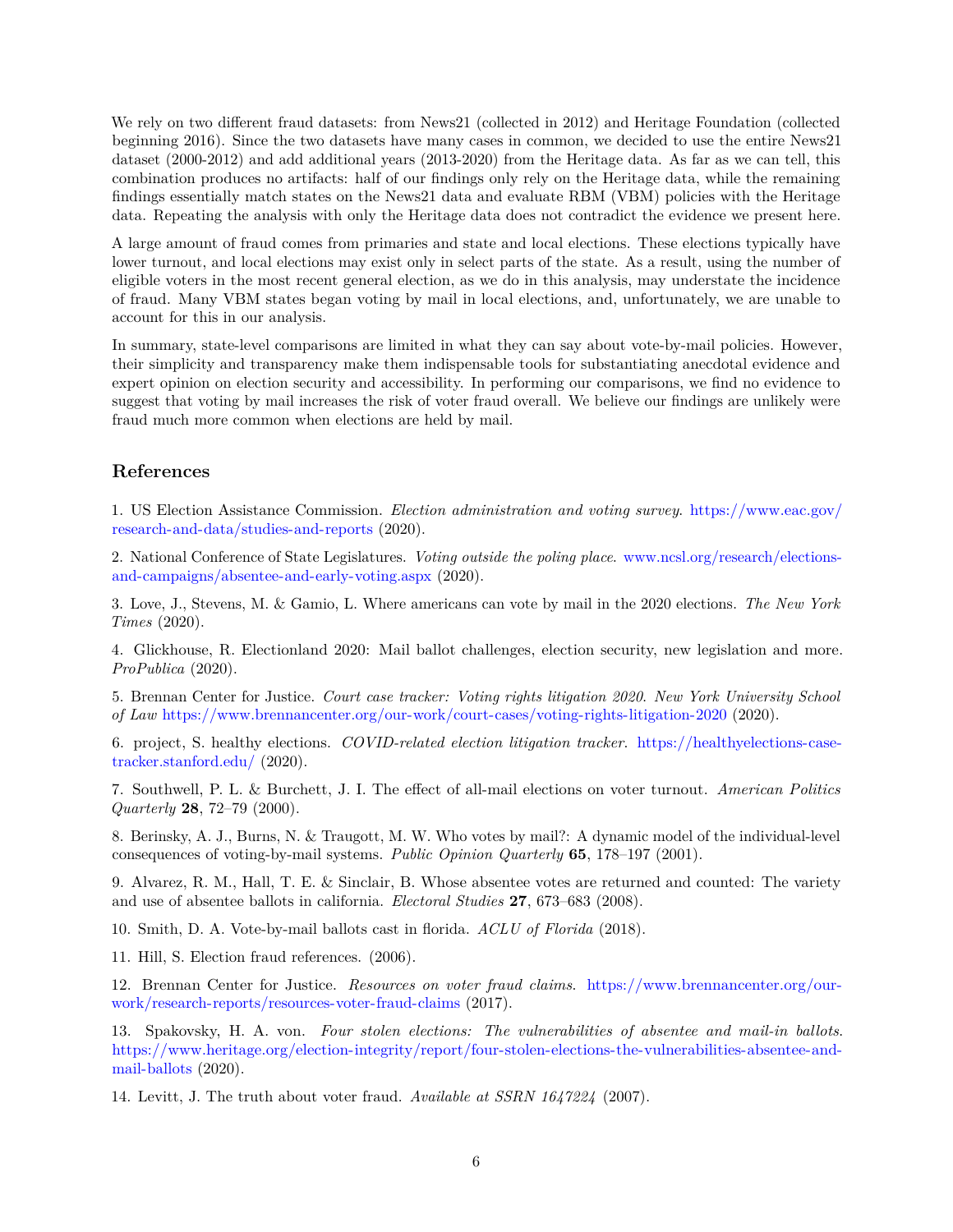15. Mehrbani, R. Heritage fraud database: An assessment. *Brennan Center for Justice. New York University School of Law* (2017).

16. McReynolds, A. & Stewart III, C. Let's put the vote-by-mail 'fraud'myth to rest. *The Hill* (2020).

17. Viebeck, E. Minuscule number of potentially fraudulent ballots in states with universal mail voting undercuts trump claims about election risks. *The Washington Post* (2020).

18. Stark, P. B. Risk-limiting vote-tabulation audits: The importance of cluster size. *Chance* **23**, 9–12 (2010).

19. Lindeman, M. & Stark, P. B. A gentle introduction to risk-limiting audits. *IEEE Security & Privacy* **10**, 42–49 (2012).

20. National Conference of State Legislatures. *Post-election audits*. [www.ncsl.org/research/elections-and](www.ncsl.org/research/elections-and-campaigns/post-election-audits635926066.aspx)[campaigns/post-election-audits635926066.aspx](www.ncsl.org/research/elections-and-campaigns/post-election-audits635926066.aspx) (2019).

21. Angrist, J. D. & Pischke, J.-S. *Mostly harmless econometrics: An empiricist's companion*. (Princeton university press, 2008).

22. Rosenbaum, P. R. *Design of observational studies*. vol. 10 (Springer, 2010).

23. Imbens, G. W. & Rubin, D. B. *Causal inference in statistics, social, and biomedical sciences*. (Cambridge University Press, 2015).

24. Athey, S., Bayati, M., Doudchenko, N., Imbens, G. & Khosravi, K. *Matrix completion methods for causal panel data models*. (2018).

25. McDonald, M. United states election project. (2020).

26. United States Election Assistance Commission. *EAVS deep dive: Early, absentee, and mail voting*. [https://www.eac.gov/documents/2017/10/17/eavs-deep-dive-early-absentee-andmail-voting-data](https://www.eac.gov/documents/2017/10/17/eavs-deep-dive-early-absentee-andmail-voting-data-statutory-overview)[statutory-overview](https://www.eac.gov/documents/2017/10/17/eavs-deep-dive-early-absentee-andmail-voting-data-statutory-overview) (2017).

27. National Conference of State Legislatures. *State laws governing early voting*. [https://www.ncsl.org/](https://www.ncsl.org/research/elections-and-campaigns/early-voting-in-state-elections.aspx) [research/elections-and-campaigns/early-voting-in-state-elections.aspx](https://www.ncsl.org/research/elections-and-campaigns/early-voting-in-state-elections.aspx) (2020).

28. Xu, Y. & Liu, L. *Gsynth: Generalized synthetic control method*. (2018).

29. Xu, Y. Generalized synthetic control method: Causal inference with interactive fixed effects models. *Political Analysis* **25**, 57–76 (2017).

30. Abadie, A. & Gardeazabal, J. The economic costs of conflict: A case study of the basque country. *American economic review* **93**, 113–132 (2003).

31. Abadie, A., Diamond, A. & Hainmueller, J. Synthetic control methods for comparative case studies: Estimating the effect of california's tobacco control program. *Journal of the American statistical Association* **105**, 493–505 (2010).

32. Ben-Michael, E., Feller, A. & Rothstein, J. New perspectives on the synthetic control method. (2018).

33. Ben-Michael, E., Feller, A. & Rothstein, J. The augmented synthetic control method. (2020).

34. Rosenbaum, P. R. Observational studies. (2002).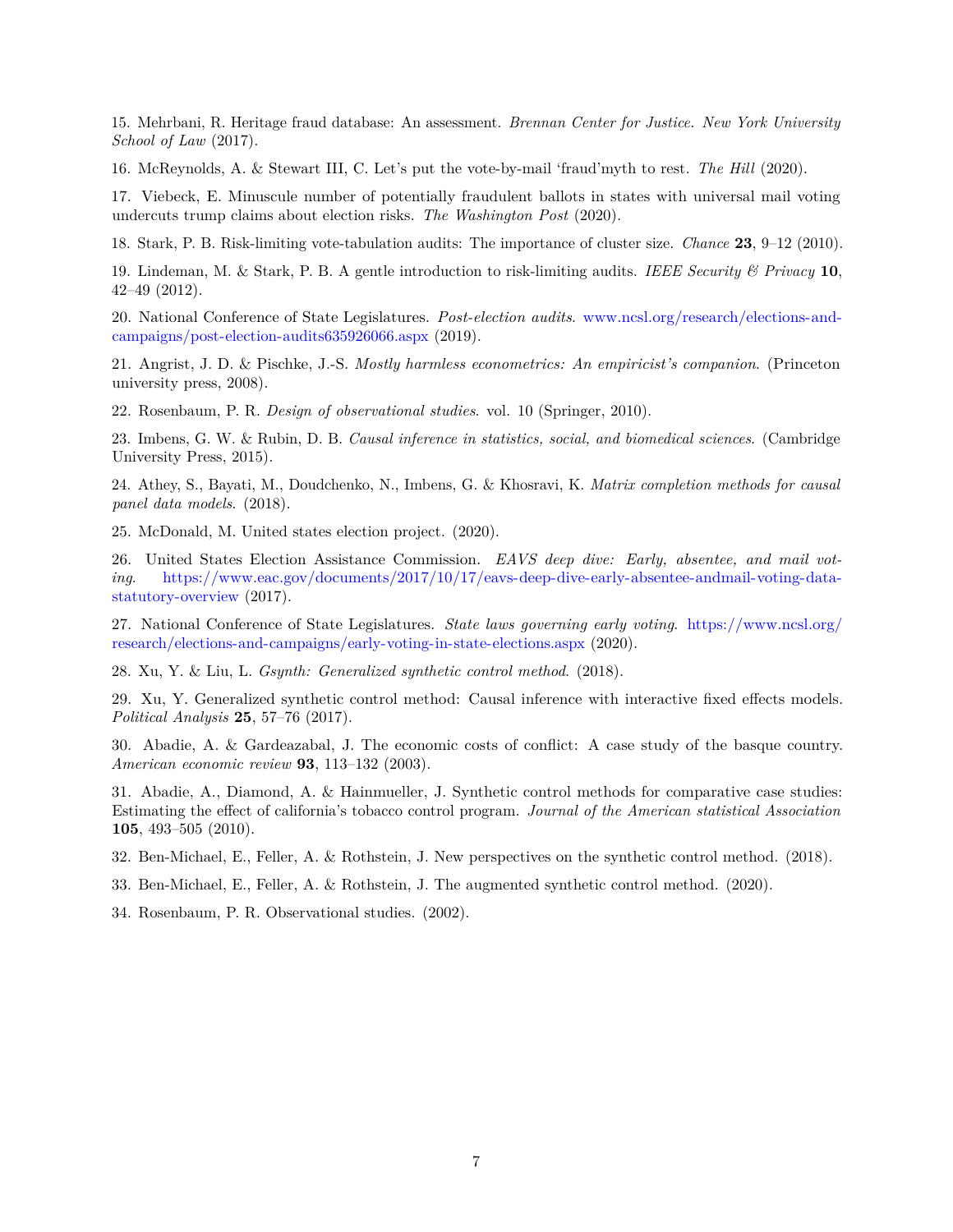# **Appendix**



Figure 1.a. Roughly the same percentage of ballots were received by mail in the 2016 and 2018 general elections according to EAVS

a receive−by−mail state a not a receive−by−mail state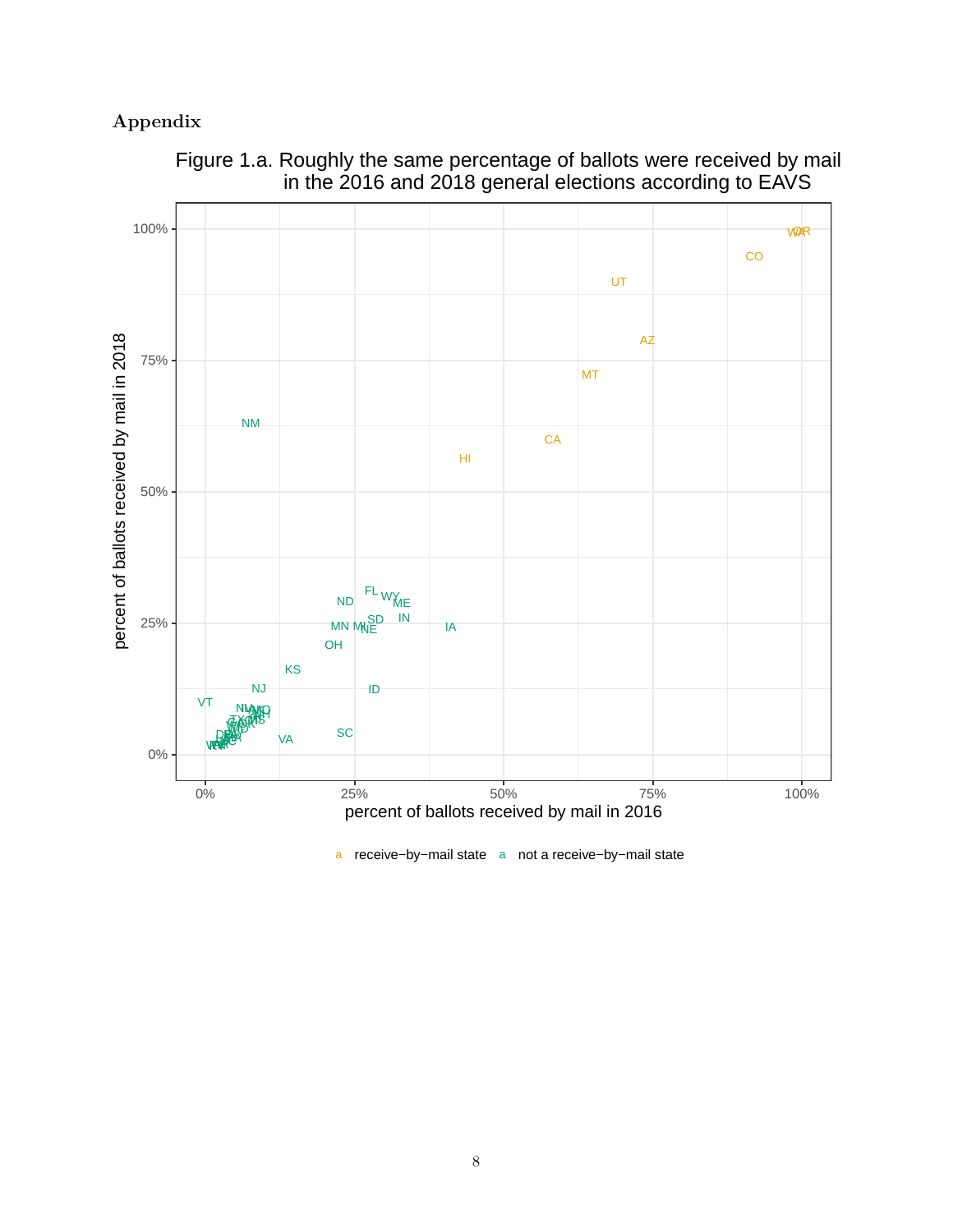

# Figure 1.b. EAVS and EP report different percentage of ballots were received by mail in the 2018 general election

a receive−by−mail state a not a receive−by−mail state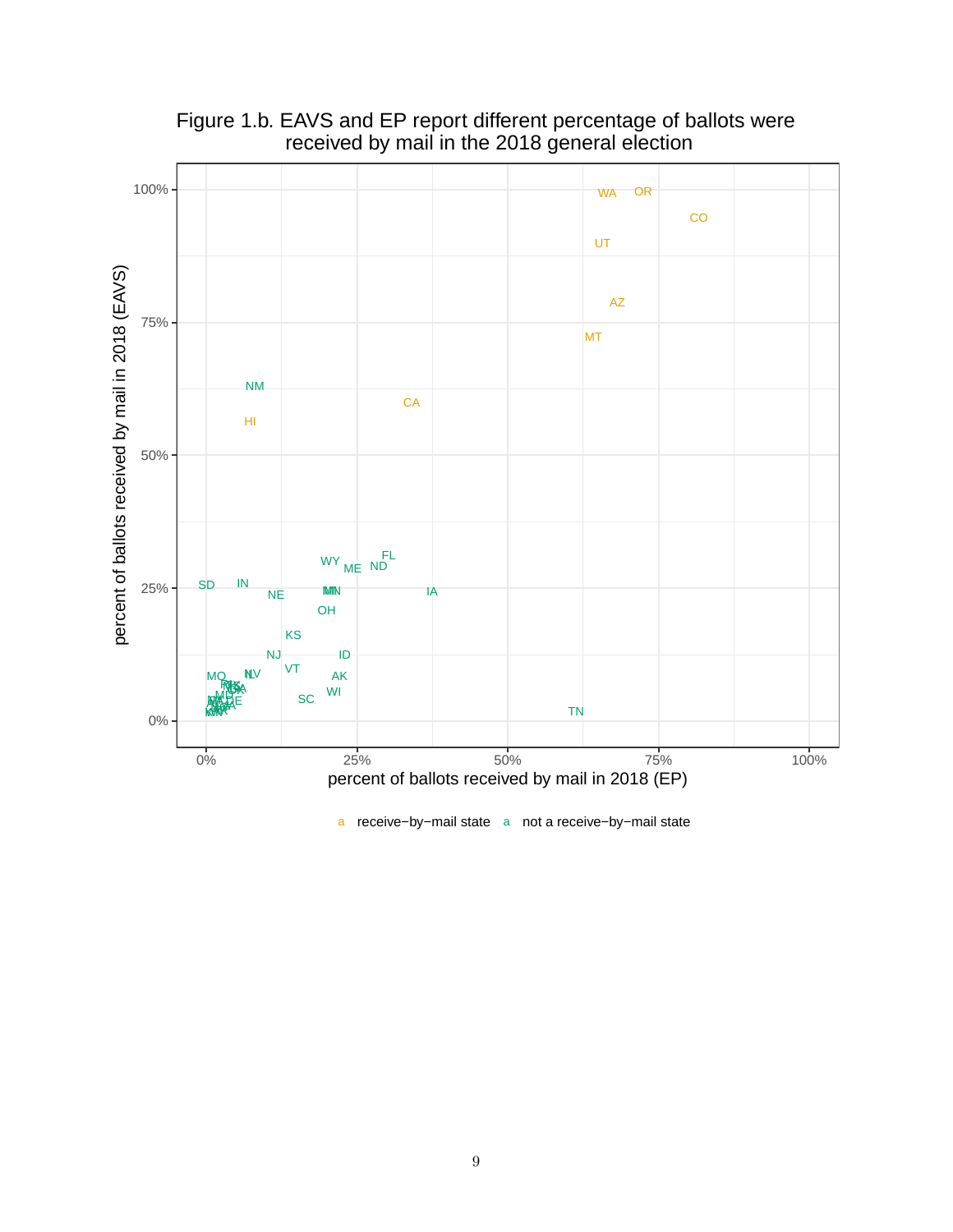

Figure 1.c. Receive−by−mail states had a lower percentage of mail in ballots rejected in the 2016 and 2018 general elections

a receive−by−mail state a not a receive−by−mail state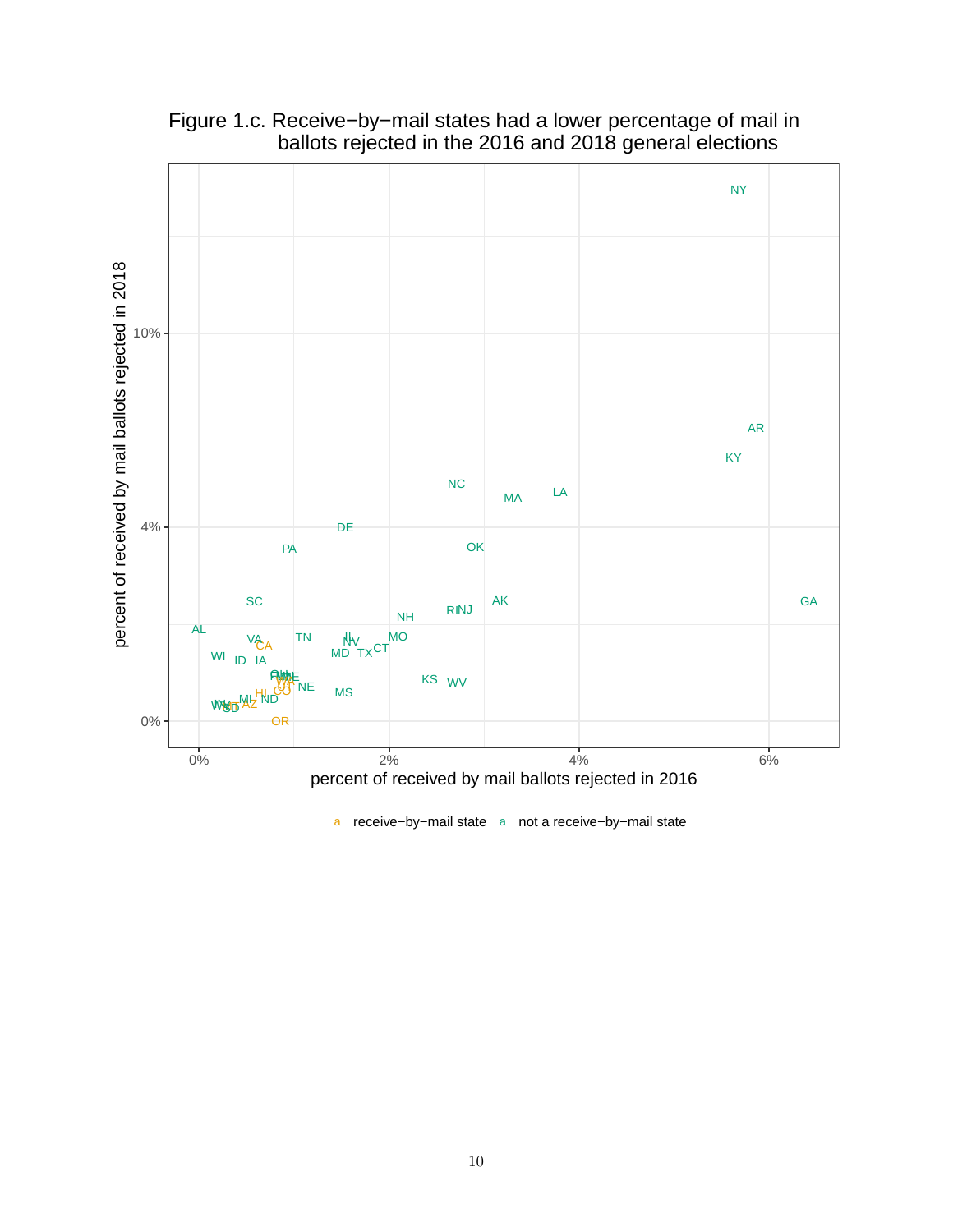

Figure 1.d. States with more eligible voters have more cases of reported fraud, although there is considerable variation across states in both the News21 and Heritage Foundation databases.

a receive−by−mail state before 2016 a not a receive−by−mail state before 2016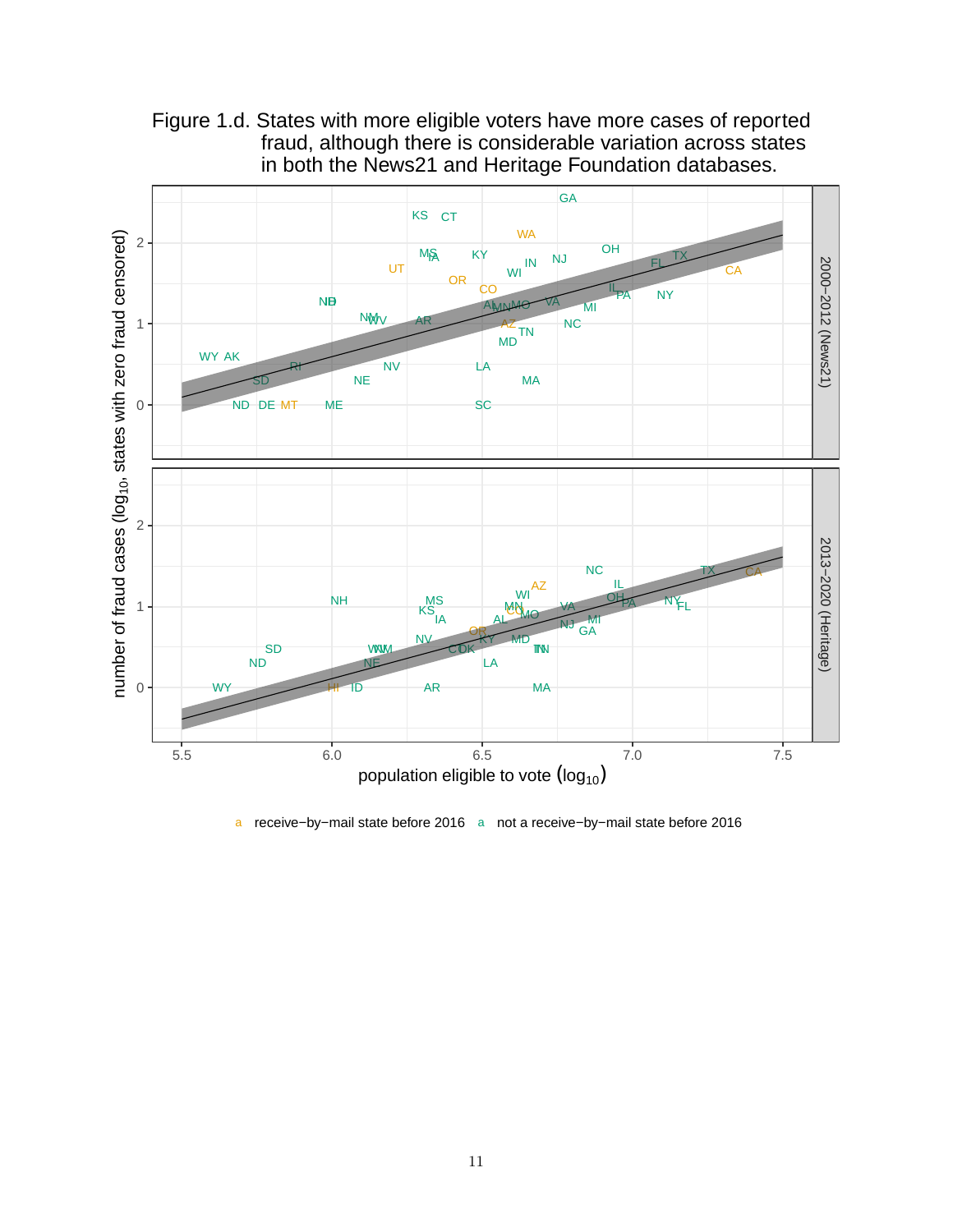

# Figure 2.a. Fraud per voter declined thirty−six percent in states where a majority receive by mail and fifty−six percent in other states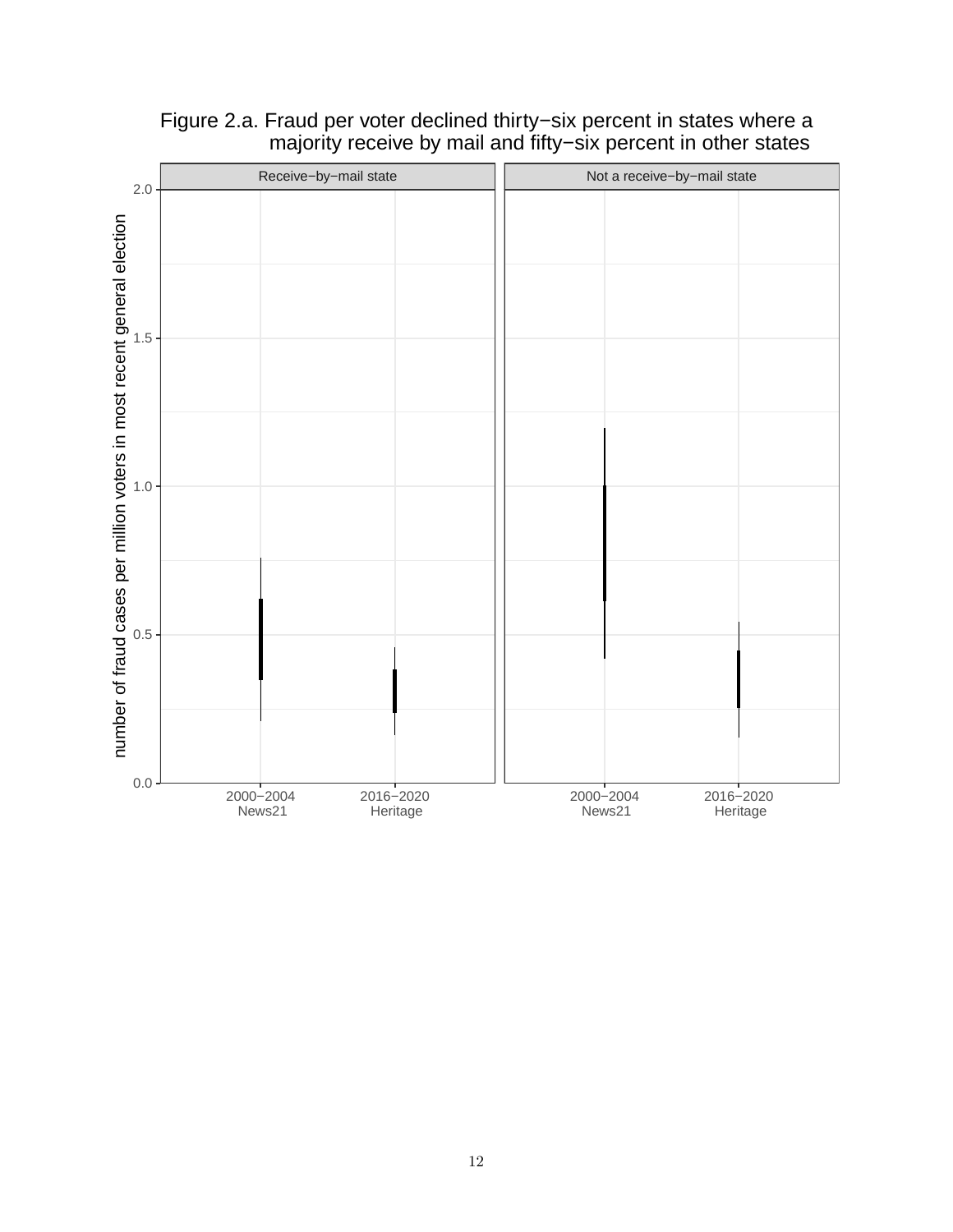

## Figure 2.b. Fraud per voter declined seventy−five percent in vote−by−mail states and fifty−two percent in other states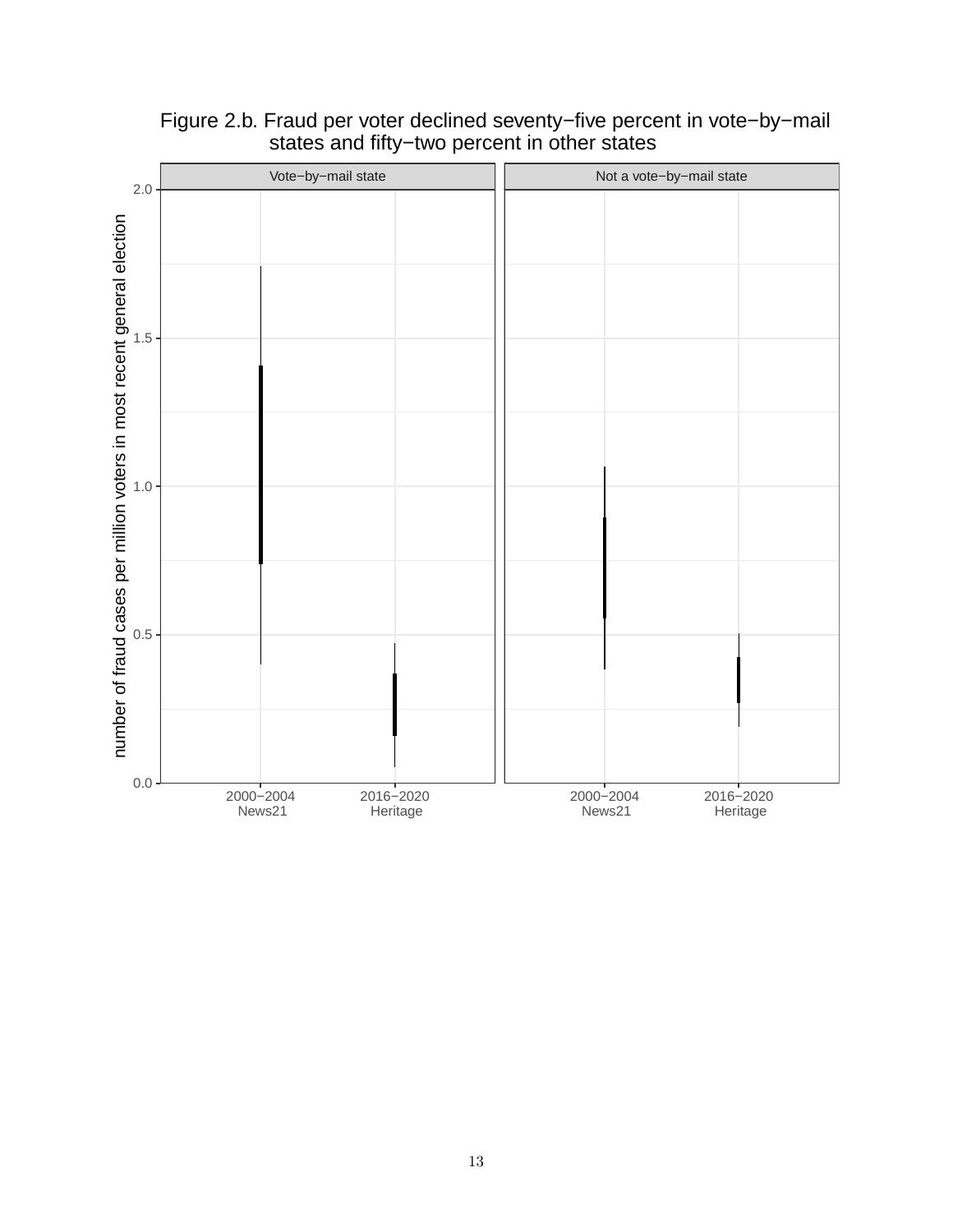

Figure 3.a. Washington would have eighty more fraud cases had it not instituted its vote−by−mail policy (± ten cases).

- Washington  $\cdots$  synthetic Washington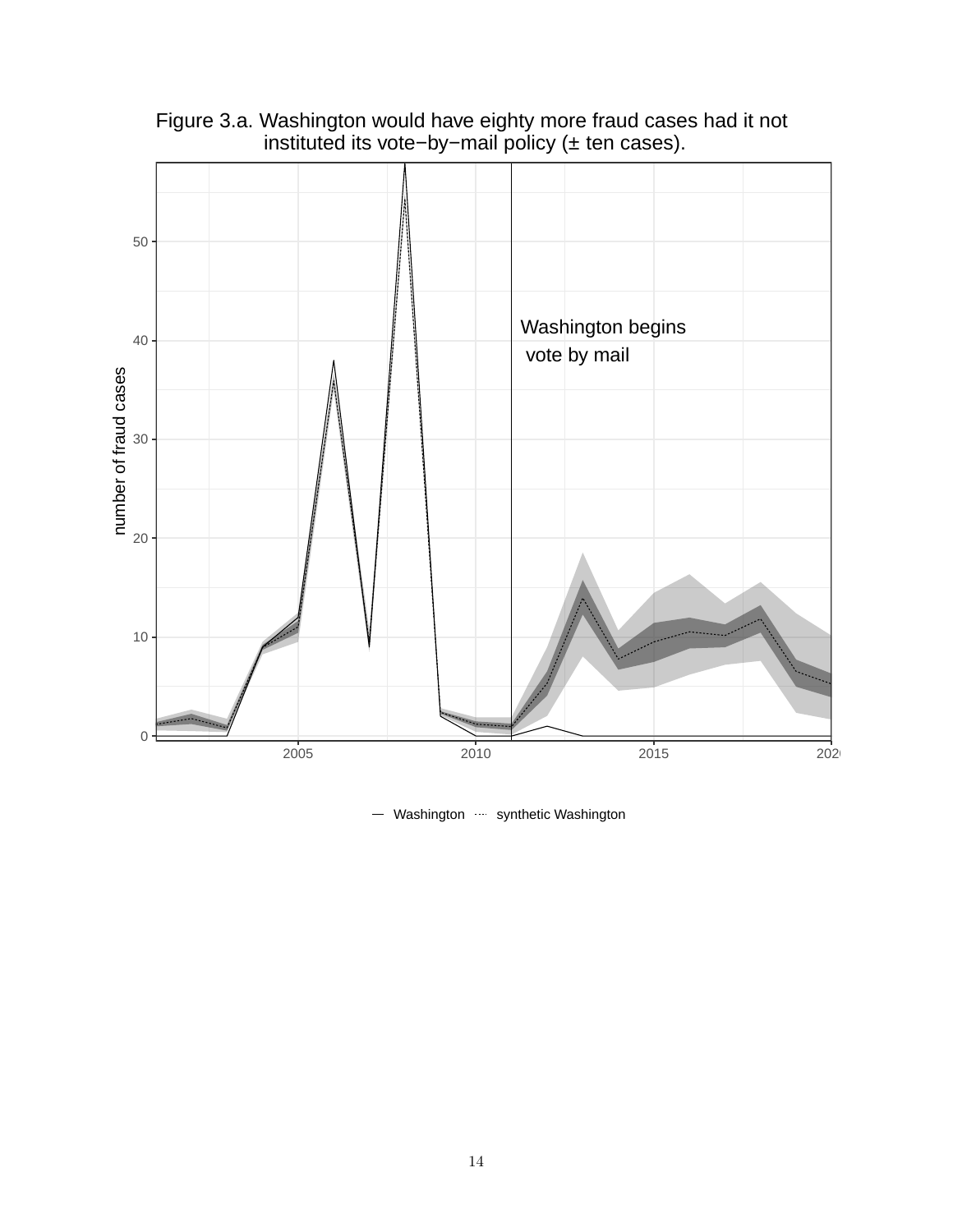

Figure 3.b. Colorado would have one less fraud case had it not instituted its vote−by−mail policy (± two cases).

- Colorado ···· synthetic Colorado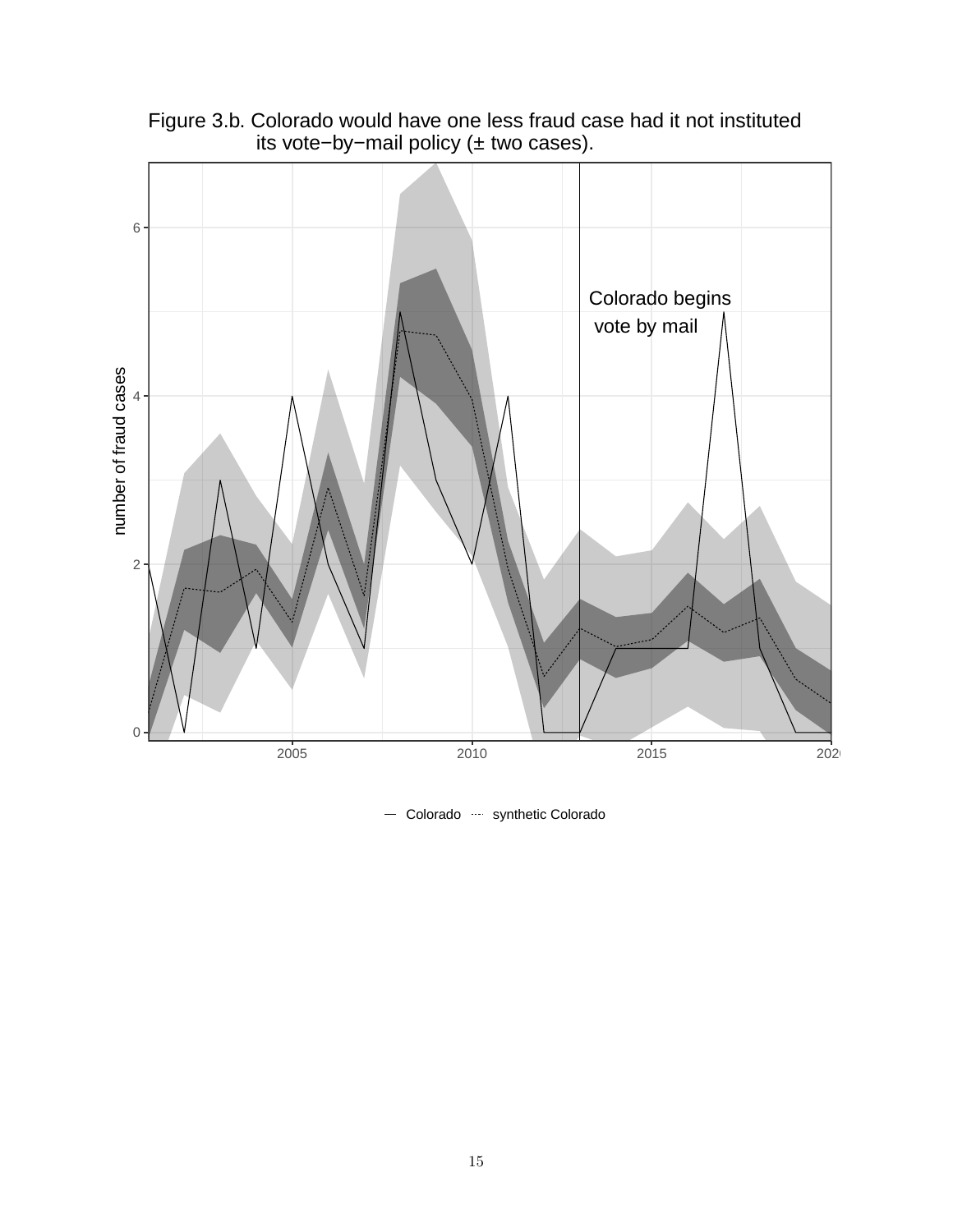| State          | 2000             | 2001             | $\,2002\,$       | $\,2003\,$       | 2004             | 2005             | 2006             | 2007             | 2008             | 2009             | 2010             |
|----------------|------------------|------------------|------------------|------------------|------------------|------------------|------------------|------------------|------------------|------------------|------------------|
| Alabama        | 10               | $\mathbf{1}$     | $1\,$            | $\boldsymbol{0}$ | $1\,$            | $\boldsymbol{0}$ | $\boldsymbol{0}$ | $\boldsymbol{0}$ | $\overline{2}$   | $\boldsymbol{0}$ | $\overline{2}$   |
| Alaska         | $\boldsymbol{0}$ | $\boldsymbol{0}$ | $\boldsymbol{0}$ | $\boldsymbol{0}$ | $\boldsymbol{0}$ | $\mathbf 1$      | $\overline{0}$   | $\overline{0}$   | $\boldsymbol{0}$ | $\boldsymbol{0}$ | $\boldsymbol{0}$ |
| Arizona        | $\boldsymbol{0}$ | $\boldsymbol{0}$ | $\boldsymbol{0}$ | $\boldsymbol{0}$ | $\overline{0}$   | $\overline{2}$   | $\overline{0}$   | $\boldsymbol{0}$ | 3                | $\boldsymbol{0}$ | $\boldsymbol{0}$ |
| Arkansas       | $\boldsymbol{0}$ | $\boldsymbol{0}$ | $\overline{2}$   | $\boldsymbol{0}$ | $\boldsymbol{0}$ | $\boldsymbol{0}$ | $\mathbf{1}$     | $\overline{0}$   | $\boldsymbol{0}$ | $\overline{4}$   | $\overline{2}$   |
| California     | $\overline{2}$   | $\overline{2}$   | $\overline{2}$   | $\mathbf{1}$     | $\overline{4}$   | $\,6$            | 19               | $\boldsymbol{0}$ | $\,1$            | $\overline{2}$   | $\overline{4}$   |
| Colorado       | $\overline{0}$   | $\overline{2}$   | $\overline{0}$   | 3                | $1\,$            | $\overline{4}$   | $\overline{2}$   | $\mathbf{1}$     | $\bf 5$          | $\sqrt{3}$       | $\overline{2}$   |
| Connecticut    | $\overline{4}$   | $\overline{5}$   | 34               | 17               | 22               | 14               | 11               | 9                | 21               | 33               | 10               |
| Delaware       | $\boldsymbol{0}$ | $\boldsymbol{0}$ | $\boldsymbol{0}$ | $\boldsymbol{0}$ | $\boldsymbol{0}$ | $\boldsymbol{0}$ | $\mathbf{1}$     | $\theta$         | $\boldsymbol{0}$ | $\theta$         | $\boldsymbol{0}$ |
| Florida        | $\,1$            | $\boldsymbol{0}$ | $\boldsymbol{0}$ | $1\,$            | 14               | $\mathbf{1}$     | $\mathbf{1}$     | $\overline{0}$   | $\sqrt{3}$       | $\overline{5}$   | 25               |
| Georgia        | $\boldsymbol{0}$ | $\boldsymbol{0}$ | $\mathbf{1}$     | $\mathbf{1}$     | $\boldsymbol{6}$ | 13               | 29               | 29               | 33               | 79               | 109              |
| Hawaii         | $\boldsymbol{0}$ | $\boldsymbol{0}$ | $\boldsymbol{0}$ | $\boldsymbol{0}$ | $\boldsymbol{0}$ | $\overline{0}$   | $\boldsymbol{0}$ | $\boldsymbol{0}$ | $\boldsymbol{0}$ | $\boldsymbol{0}$ | $\boldsymbol{0}$ |
| Idaho          | $\boldsymbol{0}$ | $\boldsymbol{0}$ | $\boldsymbol{0}$ | $\boldsymbol{0}$ | 3                | $\boldsymbol{0}$ | $\boldsymbol{0}$ | $\boldsymbol{0}$ | 1                | $\overline{5}$   | 3                |
| Illinois       | $\boldsymbol{0}$ | $\boldsymbol{0}$ | $1\,$            | 1                | 10               | $\mathbf{1}$     | $\mathbf{1}$     | $\boldsymbol{0}$ | $\overline{7}$   | $\sqrt{3}$       | $\boldsymbol{0}$ |
| Indiana        | $\boldsymbol{0}$ | $\boldsymbol{0}$ | $\boldsymbol{0}$ | 43               | $\boldsymbol{0}$ | $\boldsymbol{0}$ | $\boldsymbol{0}$ | 1                | $\overline{4}$   | $\boldsymbol{0}$ | $\boldsymbol{0}$ |
| Iowa           | $\boldsymbol{0}$ | $\boldsymbol{0}$ | $\boldsymbol{0}$ | $\boldsymbol{0}$ | $\overline{5}$   | $\overline{5}$   | $\overline{2}$   | $\overline{2}$   | $\overline{2}$   | 19               | 23               |
| Kansas         | 15               | $\boldsymbol{0}$ | 50               | $\boldsymbol{0}$ | 10               | 8                | 17               | $\boldsymbol{0}$ | 61               | $\overline{7}$   | 50               |
| Kentucky       | $\bf 5$          | $\overline{2}$   | $\bf 5$          | $\,$ $\,$        | 7                | $\,1\,$          | 11               | $\mathbf{1}$     | 11               | $\overline{7}$   | 13               |
| Louisiana      | $\boldsymbol{0}$ | $\boldsymbol{0}$ | $\overline{2}$   | $\mathbf{1}$     | $\boldsymbol{0}$ | $\boldsymbol{0}$ | $\overline{0}$   | $\theta$         | $\boldsymbol{0}$ | $\boldsymbol{0}$ | $\boldsymbol{0}$ |
| Maine          | $\boldsymbol{0}$ | $\boldsymbol{0}$ | $\overline{0}$   | $\boldsymbol{0}$ | $\boldsymbol{0}$ | $\boldsymbol{0}$ | $\boldsymbol{0}$ | $\boldsymbol{0}$ | $\,1$            | $\boldsymbol{0}$ | $\boldsymbol{0}$ |
| Maryland       | $\boldsymbol{0}$ | $\overline{0}$   | $\overline{0}$   | $\overline{0}$   | $\boldsymbol{0}$ | $\overline{0}$   | $\overline{0}$   | $\overline{0}$   | $\boldsymbol{0}$ | $\boldsymbol{0}$ | 3                |
| Massachusetts  | $\boldsymbol{0}$ | $\boldsymbol{0}$ | $\boldsymbol{0}$ | $\boldsymbol{0}$ | $\boldsymbol{0}$ | $\boldsymbol{0}$ | $\overline{0}$   | $\boldsymbol{0}$ | $\boldsymbol{0}$ | $\boldsymbol{0}$ | $\boldsymbol{0}$ |
| Michigan       | $\boldsymbol{0}$ | $\overline{4}$   | 3                | $\boldsymbol{0}$ | $\mathbf{1}$     | $\mathbf{1}$     | $\mathbf{1}$     | $\overline{0}$   | $\overline{0}$   | $\overline{0}$   | $\bf 5$          |
| Minnesota      | $\boldsymbol{0}$ | $\boldsymbol{0}$ | $\overline{0}$   | $\boldsymbol{0}$ | $\overline{0}$   | $\overline{0}$   | $\overline{0}$   | $\overline{0}$   | 12               | $\mathbf{1}$     | $\mathbf{1}$     |
| Mississippi    | $\mathbf{1}$     | $\overline{4}$   | $\mathbf{1}$     | $\mathbf{1}$     | $\overline{2}$   | $\mathbf{1}$     | $\mathbf{1}$     | 23               | 6                | $20\,$           | 6                |
| Missouri       | $\overline{0}$   | $\overline{2}$   | $\overline{0}$   | $\boldsymbol{0}$ | $\mathbf{1}$     | $\,1\,$          | 13               | $\boldsymbol{0}$ | $\boldsymbol{0}$ | $\boldsymbol{0}$ | $\boldsymbol{0}$ |
| Montana        | $\boldsymbol{0}$ | $\boldsymbol{0}$ | $\boldsymbol{0}$ | $\boldsymbol{0}$ | $\boldsymbol{0}$ | $\boldsymbol{0}$ | $\boldsymbol{0}$ | $\boldsymbol{0}$ | $\boldsymbol{0}$ | $\boldsymbol{0}$ | $\boldsymbol{0}$ |
| Nebraska       | $\boldsymbol{0}$ | $\boldsymbol{0}$ | $\boldsymbol{0}$ | $\boldsymbol{0}$ | $\,1\,$          | $\boldsymbol{0}$ | $\boldsymbol{0}$ | $\boldsymbol{0}$ | $\boldsymbol{0}$ | $\boldsymbol{0}$ | $\,1$            |
| Nevada         | $\boldsymbol{0}$ | $\overline{0}$   | $\overline{0}$   | $\overline{0}$   | $\boldsymbol{0}$ | $\boldsymbol{0}$ | $\boldsymbol{0}$ | $\overline{0}$   | $\overline{2}$   | $\boldsymbol{0}$ | $\overline{0}$   |
| New Hampshire  | $\boldsymbol{0}$ | $\boldsymbol{0}$ | $\boldsymbol{0}$ | $\boldsymbol{0}$ | $\overline{2}$   | $\boldsymbol{0}$ | 3                | $\boldsymbol{0}$ | $10\,$           | $\boldsymbol{0}$ | $\overline{3}$   |
| New Jersey     | $\boldsymbol{0}$ | $\overline{0}$   | $\overline{0}$   | $\overline{0}$   | $\boldsymbol{0}$ | $\overline{0}$   | $\mathbf{1}$     | 12               | $\boldsymbol{0}$ | 45               | $\overline{4}$   |
| New Mexico     | $\boldsymbol{0}$ | $\overline{0}$   | $\overline{0}$   | $\overline{0}$   | $1\,$            | $\boldsymbol{0}$ | $\theta$         | $\boldsymbol{0}$ | $\boldsymbol{0}$ | $\overline{0}$   | $\boldsymbol{0}$ |
| New York       | $\boldsymbol{0}$ | $\boldsymbol{0}$ | $\boldsymbol{0}$ | $\boldsymbol{0}$ | $\boldsymbol{0}$ | $\overline{4}$   | $\boldsymbol{0}$ | $\mathbf{1}$     | $\mathbf{1}$     | 15               | $\boldsymbol{0}$ |
| North Carolina | $\mathbf{1}$     | $\overline{0}$   | $\overline{4}$   | $\overline{0}$   | $\boldsymbol{0}$ | $\boldsymbol{0}$ | $\boldsymbol{0}$ | $\boldsymbol{0}$ | $\overline{4}$   | $\boldsymbol{0}$ | $\boldsymbol{0}$ |
| North Dakota   | $\boldsymbol{0}$ | $\theta$         | $\overline{0}$   | $\theta$         | $\theta$         | 1                | $\theta$         | $\theta$         | $\boldsymbol{0}$ | $\boldsymbol{0}$ | $\boldsymbol{0}$ |
| Ohio           | $\overline{2}$   | $\mathbf{1}$     | $\theta$         | $\overline{0}$   | $\overline{4}$   | $\overline{2}$   | 19               | 12               | 28               | $\,7$            | $\boldsymbol{0}$ |
| Oklahoma       | $\boldsymbol{0}$ | $\boldsymbol{0}$ | $\boldsymbol{0}$ | $\boldsymbol{0}$ | $\boldsymbol{0}$ | $\boldsymbol{0}$ | $\boldsymbol{0}$ | $\boldsymbol{0}$ | $\boldsymbol{0}$ | $\boldsymbol{0}$ | $\boldsymbol{0}$ |
| Oregon         | 7                | $\overline{4}$   | $\sqrt{2}$       | $\sqrt{3}$       | $\,6$            | $\overline{4}$   | $\overline{4}$   | $\mathbf{1}$     | $\boldsymbol{0}$ | 3                | $\boldsymbol{0}$ |
| Pennsylvania   | $\boldsymbol{0}$ | $\overline{0}$   | $\mathbf{1}$     | $\mathbf{1}$     | $\mathbf{1}$     | $\overline{0}$   | $\overline{0}$   | $\overline{0}$   | $\overline{2}$   | 17               | $\boldsymbol{0}$ |
| Rhode Island   | $\boldsymbol{0}$ | $\boldsymbol{0}$ | $\boldsymbol{0}$ | $\boldsymbol{0}$ | $\overline{2}$   | $\boldsymbol{0}$ | $\boldsymbol{0}$ | $\mathbf{1}$     | $\boldsymbol{0}$ | $\boldsymbol{0}$ | $\boldsymbol{0}$ |
| South Carolina | $\boldsymbol{0}$ | $\overline{0}$   | $\overline{0}$   | $\overline{0}$   | $\overline{0}$   | $\boldsymbol{0}$ | $\overline{0}$   | $\mathbf{1}$     | $\boldsymbol{0}$ | $\boldsymbol{0}$ | $\overline{0}$   |
| South Dakota   | $\boldsymbol{0}$ | $\boldsymbol{0}$ | $\boldsymbol{0}$ | $\mathbf{1}$     | $\boldsymbol{0}$ | $\boldsymbol{0}$ | $\boldsymbol{0}$ | $\boldsymbol{0}$ | $\boldsymbol{0}$ | $\boldsymbol{0}$ | $\boldsymbol{0}$ |
| Tennessee      | $\boldsymbol{0}$ | $\boldsymbol{0}$ | $\boldsymbol{0}$ | $\boldsymbol{0}$ | $\boldsymbol{0}$ | $\mathbf{1}$     | $\mathbf{1}$     | $\mathbf{1}$     | $\boldsymbol{0}$ | $\boldsymbol{0}$ | $\boldsymbol{0}$ |
| Texas          | $\boldsymbol{0}$ | $\boldsymbol{0}$ | $\mathbf{1}$     | $\mathbf{1}$     | $\overline{3}$   | $\boldsymbol{0}$ | 20               | $\bf 5$          | 24               | $\overline{4}$   | $\mathbf{1}$     |
| Utah           | $\boldsymbol{0}$ | $\boldsymbol{0}$ | $\boldsymbol{0}$ | $\boldsymbol{0}$ | $\boldsymbol{0}$ | $\boldsymbol{0}$ | 48               | $\boldsymbol{0}$ | $\boldsymbol{0}$ | $\boldsymbol{0}$ | $\boldsymbol{0}$ |
| Vermont        | $\boldsymbol{0}$ | $\boldsymbol{0}$ | $\boldsymbol{0}$ | $\boldsymbol{0}$ | $\boldsymbol{0}$ | $\boldsymbol{0}$ | $\boldsymbol{0}$ | $\boldsymbol{0}$ | $\boldsymbol{0}$ | $\boldsymbol{0}$ | $\boldsymbol{0}$ |
| Virginia       | $\mathbf{1}$     | $\sqrt{2}$       | $\,1\,$          | $\mathbf{1}$     | $\boldsymbol{0}$ | $\overline{2}$   | $\sqrt{3}$       | $\boldsymbol{0}$ | $\overline{4}$   | $\boldsymbol{0}$ | $\mathbf{1}$     |
| Washington     | $\boldsymbol{0}$ | $\boldsymbol{0}$ | $\overline{0}$   | $\boldsymbol{0}$ | $\boldsymbol{9}$ | 12               | 38               | $\boldsymbol{9}$ | 58               | $\overline{2}$   | $\boldsymbol{0}$ |

Table 1: The number of reported fraud cases by state and year. Incomplete/redundant records removed.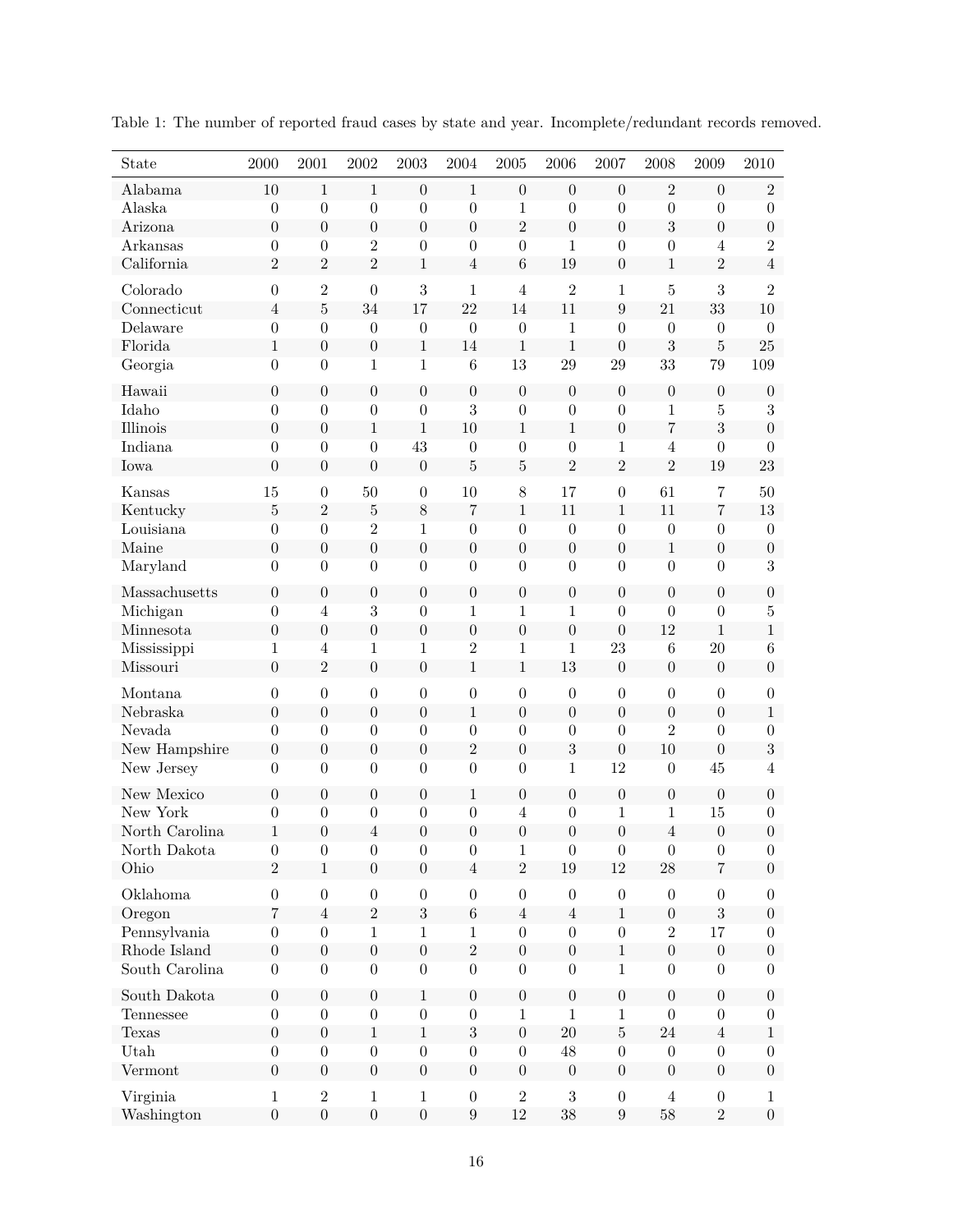| $\Diamond$ continued) |                        |                     |                                    |                  |                                    |                                      |                     |                     |                                      |                                      |                                      |
|-----------------------|------------------------|---------------------|------------------------------------|------------------|------------------------------------|--------------------------------------|---------------------|---------------------|--------------------------------------|--------------------------------------|--------------------------------------|
| State                 | 2000                   | 2001                | 2002                               | $\,2003\,$       | 2004                               | $\,2005\,$                           | 2006                | 2007                | 2008                                 | 2009                                 | 2010                                 |
| West Virginia         | $\boldsymbol{0}$       | $\boldsymbol{0}$    | $\theta$                           | $\boldsymbol{0}$ | $\mathbf{1}$                       | $\boldsymbol{0}$                     | 9                   | $\boldsymbol{0}$    | $\boldsymbol{0}$                     | $\boldsymbol{0}$                     | $\boldsymbol{0}$                     |
| Wisconsin             | $\boldsymbol{0}$       | $\boldsymbol{0}$    | $\boldsymbol{0}$                   | $\boldsymbol{0}$ | 3                                  | 14                                   | $\boldsymbol{0}$    | $\boldsymbol{0}$    | 13                                   | $\boldsymbol{0}$                     | $\mathbf{1}$                         |
| Wyoming               | $\mathbf 1$            | $\boldsymbol{0}$    | $\boldsymbol{0}$                   | $\boldsymbol{0}$ | $\boldsymbol{0}$                   | $\boldsymbol{0}$                     | $\mathbf{1}$        | $\boldsymbol{0}$    | 1                                    | $\boldsymbol{0}$                     | $\boldsymbol{0}$                     |
| State                 | 2010                   | 2011                | 2012                               | 2013             | 2014                               | 2015                                 | 2016                | 2017                | 2018                                 | 2019                                 | 2020                                 |
| Alabama               | $\overline{2}$         | $\boldsymbol{0}$    | $\boldsymbol{0}$                   | $\boldsymbol{0}$ | $\boldsymbol{0}$                   | 3                                    | $\mathbf{1}$        | $\overline{2}$      | $\boldsymbol{0}$                     | $\mathbf{1}$                         | $\boldsymbol{0}$                     |
| Alaska                | $\boldsymbol{0}$       | $\boldsymbol{0}$    | $\overline{2}$                     | 1                | $\boldsymbol{0}$                   | $\boldsymbol{0}$                     | $\boldsymbol{0}$    | $\boldsymbol{0}$    | $\boldsymbol{0}$                     | $\boldsymbol{0}$                     | $\boldsymbol{0}$                     |
| Arizona               | $\boldsymbol{0}$       | $\overline{5}$      | $\boldsymbol{0}$                   | $\boldsymbol{0}$ | $\,6$                              | 3                                    | $\overline{7}$      | $\boldsymbol{0}$    | $\boldsymbol{0}$                     | $\,1$                                | $\,1$                                |
| Arkansas              | $\overline{2}$         | $\overline{2}$      | $\theta$                           | $\boldsymbol{0}$ | $\boldsymbol{0}$                   | $\boldsymbol{0}$                     | 1                   | $\boldsymbol{0}$    | $\boldsymbol{0}$                     | $\boldsymbol{0}$                     | $\boldsymbol{0}$                     |
| California            | 4                      | $\overline{2}$      | $\mathbf{1}$                       | $\boldsymbol{0}$ | $\overline{4}$                     | $\overline{2}$                       | $\boldsymbol{6}$    | $\sqrt{3}$          | $1\,$                                | $\sqrt{3}$                           | 8                                    |
| Colorado              | $\overline{2}$         | $\overline{4}$      | $\boldsymbol{0}$                   | $\boldsymbol{0}$ | $\mathbf{1}$                       | $\mathbf{1}$                         | $\mathbf{1}$        | 5                   | $\mathbf{1}$                         | $\boldsymbol{0}$                     | $\boldsymbol{0}$                     |
| Connecticut           | 10                     | 28                  | $\theta$                           | 1                | $\boldsymbol{0}$                   | $\mathbf{1}$                         | $\overline{0}$      | $\overline{0}$      | $\overline{2}$                       | $\overline{0}$                       | $\boldsymbol{0}$                     |
| Delaware              | $\boldsymbol{0}$       | $\theta$            | $\overline{0}$                     | $\boldsymbol{0}$ | $\boldsymbol{0}$                   | $\boldsymbol{0}$                     | $\theta$            | $\theta$            | $\boldsymbol{0}$                     | $\theta$                             | $\boldsymbol{0}$                     |
| Florida               | 25                     | $\boldsymbol{0}$    | $\overline{0}$                     | $\overline{5}$   | $\mathbf{1}$                       | $\boldsymbol{3}$                     | $\theta$            | 5                   | $1\,$                                | $\boldsymbol{0}$                     | $\boldsymbol{0}$                     |
| Georgia               | 109                    | 57                  | $\overline{2}$                     | $\theta$         | $\boldsymbol{0}$                   | 1                                    | $\theta$            | 3                   | $\mathbf{1}$                         | $\theta$                             | $\overline{0}$                       |
|                       |                        |                     |                                    |                  |                                    |                                      |                     |                     |                                      |                                      |                                      |
| Hawaii                | $\boldsymbol{0}$       | $\boldsymbol{0}$    | $\boldsymbol{0}$                   | $\boldsymbol{0}$ | $\boldsymbol{0}$                   | $\boldsymbol{0}$                     | $\mathbf{1}$        | $\boldsymbol{0}$    | $\boldsymbol{0}$                     | $\boldsymbol{0}$                     | $\boldsymbol{0}$                     |
| Idaho                 | $\boldsymbol{3}$       | 7                   | $\boldsymbol{0}$                   | $\boldsymbol{0}$ | $\boldsymbol{0}$                   | $\boldsymbol{0}$                     | $\theta$            | $\mathbf 1$         | $\boldsymbol{0}$                     | $\boldsymbol{0}$                     | $\boldsymbol{0}$                     |
| Illinois              | $\boldsymbol{0}$       | $\overline{2}$      | $\boldsymbol{0}$                   | $\overline{2}$   | $\mathbf{1}$                       | $\mathbf{1}$                         | $\overline{2}$      | 3<br>$\overline{2}$ | 12                                   | $\boldsymbol{0}$                     | $\boldsymbol{0}$                     |
| Indiana               | $\boldsymbol{0}$<br>23 | 4<br>$\overline{4}$ | $\boldsymbol{0}$<br>$\overline{2}$ | 5<br>$\sqrt{3}$  | $\boldsymbol{0}$<br>$\overline{4}$ | $\boldsymbol{0}$<br>$\boldsymbol{0}$ | 1<br>$\overline{2}$ |                     | $\boldsymbol{0}$<br>$\boldsymbol{0}$ | $\boldsymbol{0}$<br>$\boldsymbol{0}$ | $\boldsymbol{0}$<br>$\boldsymbol{0}$ |
| Iowa                  |                        |                     |                                    |                  |                                    |                                      |                     | $\,1$               |                                      |                                      |                                      |
| Kansas                | 50                     | $\boldsymbol{0}$    | $\overline{2}$                     | $\boldsymbol{0}$ | $\boldsymbol{0}$                   | $\mathbf 1$                          | $\boldsymbol{6}$    | $\overline{2}$      | $\boldsymbol{0}$                     | $\boldsymbol{0}$                     | $\boldsymbol{0}$                     |
| Kentucky              | 13                     | $\boldsymbol{0}$    | $\boldsymbol{0}$                   | $\boldsymbol{0}$ | $\mathbf{1}$                       | $\boldsymbol{0}$                     | $\overline{2}$      | $1\,$               | $\boldsymbol{0}$                     | $\boldsymbol{0}$                     | $\boldsymbol{0}$                     |
| Louisiana             | $\boldsymbol{0}$       | $\boldsymbol{0}$    | $\boldsymbol{0}$                   | $\boldsymbol{0}$ | $\boldsymbol{0}$                   | $\mathbf 1$                          | $\overline{0}$      | $\theta$            | $\boldsymbol{0}$                     | $\boldsymbol{0}$                     | $\mathbf 1$                          |
| Maine                 | $\boldsymbol{0}$       | $\boldsymbol{0}$    | $\boldsymbol{0}$                   | $\boldsymbol{0}$ | $\boldsymbol{0}$                   | $\boldsymbol{0}$                     | $\boldsymbol{0}$    | $\boldsymbol{0}$    | $\boldsymbol{0}$                     | $\boldsymbol{0}$                     | $\boldsymbol{0}$                     |
| Maryland              | $\overline{3}$         | $\boldsymbol{0}$    | $\overline{0}$                     | 3                | $\mathbf{1}$                       | $\overline{0}$                       | $\overline{0}$      | $\mathbf{1}$        | $\overline{2}$                       | $\overline{0}$                       | $\overline{0}$                       |
| Massachusetts         | $\boldsymbol{0}$       | $\boldsymbol{0}$    | $\overline{0}$                     | $\overline{2}$   | $\boldsymbol{0}$                   | $\mathbf{1}$                         | $\boldsymbol{0}$    | $\boldsymbol{0}$    | $\boldsymbol{0}$                     | $\boldsymbol{0}$                     | $\boldsymbol{0}$                     |
| Michigan              | $\overline{5}$         | $\boldsymbol{0}$    | $\boldsymbol{0}$                   | $\mathbf 1$      | $\overline{5}$                     | 1                                    | $\mathbf{1}$        | $\boldsymbol{0}$    | $\boldsymbol{0}$                     | $\boldsymbol{0}$                     | $\boldsymbol{0}$                     |
| Minnesota             | $\mathbf 1$            | $\boldsymbol{0}$    | $\boldsymbol{0}$                   | $\overline{2}$   | $\boldsymbol{0}$                   | $\mathbf{1}$                         | $\boldsymbol{6}$    | $\mathbf{1}$        | $\overline{2}$                       | $\boldsymbol{0}$                     | $\boldsymbol{0}$                     |
| Mississippi           | 6                      | 1                   | 6                                  | 1                | $\overline{2}$                     | 3                                    | $\boldsymbol{0}$    | $\boldsymbol{0}$    | 1                                    | 6                                    | $\boldsymbol{0}$                     |
| Missouri              | $\overline{0}$         | $\boldsymbol{0}$    | $\boldsymbol{0}$                   | $\boldsymbol{0}$ | $\overline{0}$                     | $\mathbf{1}$                         | $\overline{4}$      | 3                   | $\overline{0}$                       | $\boldsymbol{0}$                     | $\boldsymbol{0}$                     |
| Montana               | $\overline{0}$         |                     | $\theta$                           | $\overline{0}$   | $\overline{0}$                     | $\overline{0}$                       | $\theta$            | $\theta$            | $\overline{0}$                       | $\theta$                             | $\overline{0}$                       |
| Nebraska              | 1                      | $\boldsymbol{0}$    | $\boldsymbol{0}$                   | $\boldsymbol{0}$ | $\boldsymbol{0}$                   | $\boldsymbol{0}$                     | $\boldsymbol{0}$    | $\overline{2}$      | $\boldsymbol{0}$                     | $\boldsymbol{0}$                     | $\boldsymbol{0}$                     |
| Nevada                | $\overline{0}$         | $\theta$            | $\overline{0}$                     | $\mathbf{1}$     | $\overline{2}$                     | $\theta$                             | 1                   | $\mathbf{1}$        | $\boldsymbol{0}$                     | $\boldsymbol{0}$                     | $\boldsymbol{0}$                     |
| New Hampshire         | $\sqrt{3}$             | $\boldsymbol{0}$    | $\boldsymbol{0}$                   | $\mathbf{1}$     | $1\,$                              | $\boldsymbol{0}$                     | $\overline{2}$      | $\mathbf{1}$        | $\sqrt{3}$                           | $\overline{5}$                       | $\boldsymbol{0}$                     |
| New Jersey            | $\overline{4}$         | $\boldsymbol{0}$    | $\mathbf{1}$                       | $\boldsymbol{0}$ | $\boldsymbol{3}$                   | $\mathbf{1}$                         | $\boldsymbol{0}$    | $\mathbf{1}$        | $\boldsymbol{0}$                     | 1                                    | $\boldsymbol{0}$                     |
| New Mexico            | $\boldsymbol{0}$       | $\boldsymbol{0}$    | $10\,$                             | 1                | $\theta$                           | 1                                    | $\boldsymbol{0}$    | $\boldsymbol{0}$    | $\boldsymbol{0}$                     | $\boldsymbol{0}$                     | $\overline{2}$                       |
| New York              | $\boldsymbol{0}$       | $\boldsymbol{0}$    | 1                                  | 1                | $\overline{2}$                     | 1                                    | $\overline{4}$      | 3                   | $\mathbf{1}$                         | 1                                    | $\boldsymbol{0}$                     |
| North Carolina        | $\boldsymbol{0}$       | $\mathbf 1$         | $\boldsymbol{0}$                   | $\boldsymbol{0}$ | $\overline{2}$                     | $\overline{2}$                       | $\bf 5$             | $\overline{4}$      | 13                                   | $\overline{2}$                       | $\boldsymbol{0}$                     |
| North Dakota          | $\boldsymbol{0}$       | $\boldsymbol{0}$    | $\boldsymbol{0}$                   | $\boldsymbol{0}$ | $\boldsymbol{0}$                   | $\boldsymbol{0}$                     | $\boldsymbol{0}$    | $\mathbf{1}$        | $\mathbf{1}$                         | $\boldsymbol{0}$                     | $\boldsymbol{0}$                     |
| Ohio                  | $\boldsymbol{0}$       | $\boldsymbol{0}$    | $\boldsymbol{0}$                   | $\boldsymbol{9}$ | $\overline{2}$                     | $\mathbf{1}$                         | $\boldsymbol{0}$    | $\sqrt{3}$          | $\overline{5}$                       | $\sqrt{2}$                           | $\boldsymbol{0}$                     |
| Oklahoma              | $\boldsymbol{0}$       | $\boldsymbol{0}$    | $\boldsymbol{0}$                   | $\boldsymbol{0}$ | $\boldsymbol{0}$                   | $\boldsymbol{0}$                     | $\boldsymbol{0}$    | $\boldsymbol{0}$    | $1\,$                                | $\overline{2}$                       | $\boldsymbol{0}$                     |
| Oregon                | $\boldsymbol{0}$       | $\boldsymbol{0}$    | $\boldsymbol{0}$                   | $\mathbf{1}$     | $\boldsymbol{0}$                   | $\boldsymbol{0}$                     | $\boldsymbol{0}$    | $\boldsymbol{0}$    | $\boldsymbol{0}$                     | $\bf 5$                              | $\boldsymbol{0}$                     |
| Pennsylvania          | $\boldsymbol{0}$       | 1                   | $\boldsymbol{0}$                   | $\boldsymbol{0}$ | $\mathbf{1}$                       | $\mathbf{1}$                         | $\boldsymbol{3}$    | $\mathbf{1}$        | $\overline{4}$                       | $\mathbf{1}$                         | $\boldsymbol{0}$                     |
| Rhode Island          | $\boldsymbol{0}$       | $\boldsymbol{0}$    | $\boldsymbol{0}$                   | $\boldsymbol{0}$ | $\boldsymbol{0}$                   | $\boldsymbol{0}$                     | $\boldsymbol{0}$    | $\boldsymbol{0}$    | $\boldsymbol{0}$                     | $\boldsymbol{0}$                     | $\boldsymbol{0}$                     |
| South Carolina        | $\boldsymbol{0}$       | $\boldsymbol{0}$    | $\boldsymbol{0}$                   | $\boldsymbol{0}$ | $\boldsymbol{0}$                   | $\boldsymbol{0}$                     | $\boldsymbol{0}$    | $\overline{0}$      | $\boldsymbol{0}$                     | $\boldsymbol{0}$                     | $\overline{0}$                       |
| South Dakota          | $\boldsymbol{0}$       | $\boldsymbol{0}$    | $\boldsymbol{0}$                   | $\mathbf{1}$     | $\boldsymbol{0}$                   | $\sqrt{3}$                           | $\boldsymbol{0}$    | $\boldsymbol{0}$    | $\boldsymbol{0}$                     | $\boldsymbol{0}$                     | $\boldsymbol{0}$                     |
| Tennessee             | $\boldsymbol{0}$       | $\boldsymbol{0}$    | $\bf 5$                            | $\boldsymbol{0}$ | $\mathbf{1}$                       | $\boldsymbol{0}$                     | $\boldsymbol{0}$    | $\boldsymbol{0}$    | $\mathbf{1}$                         | $\mathbf{1}$                         | $\boldsymbol{0}$                     |
|                       |                        |                     |                                    |                  |                                    |                                      |                     |                     |                                      |                                      |                                      |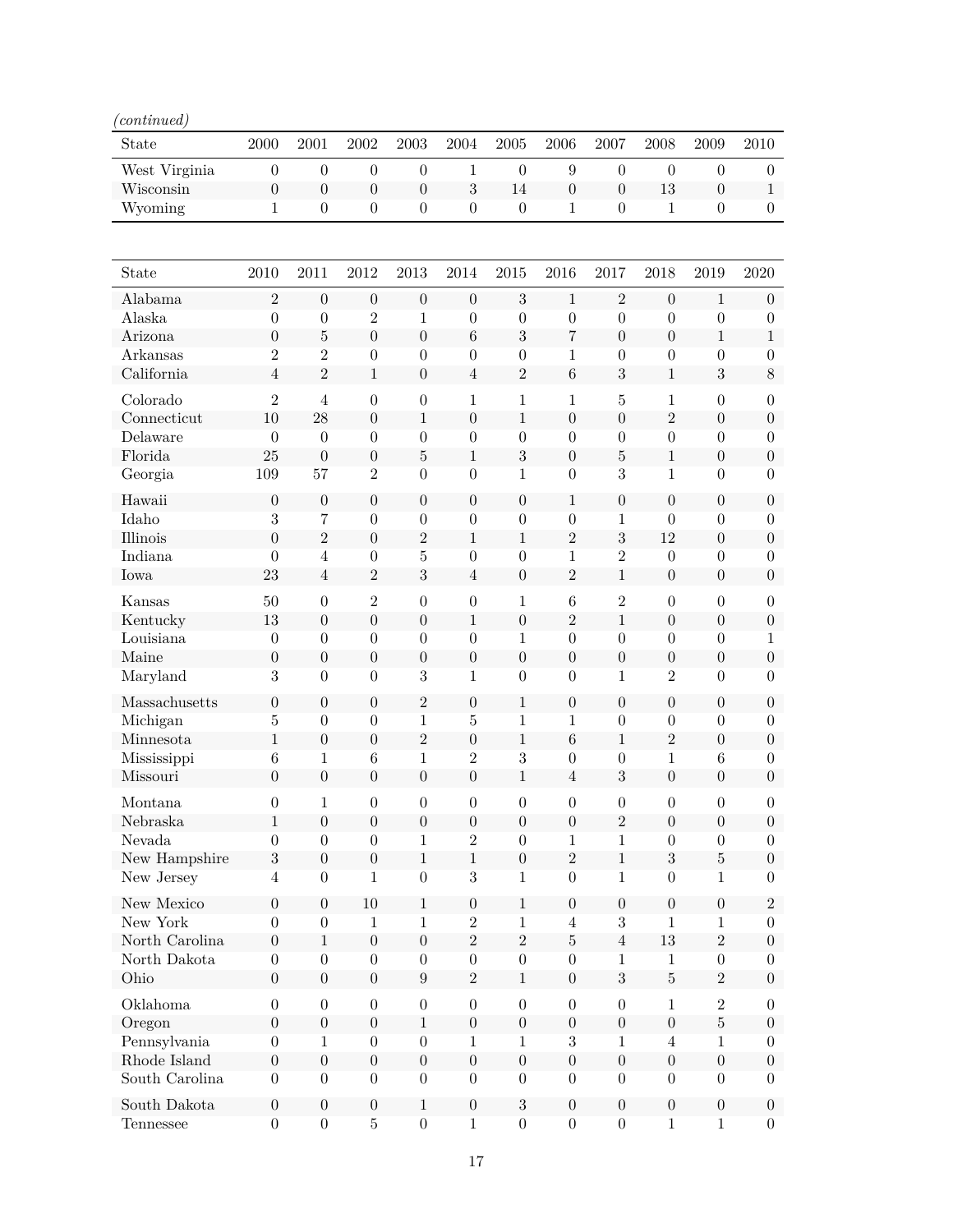| $\omega$ <i>noonowow</i><br><b>State</b> | 2010     | 2011     | 2012           | 2013     | 2014           | 2015     | 2016           | 2017           | 2018     | 2019     | 2020     |
|------------------------------------------|----------|----------|----------------|----------|----------------|----------|----------------|----------------|----------|----------|----------|
|                                          |          |          |                |          |                |          |                |                |          |          |          |
| Texas                                    |          | 4        | $\overline{0}$ | 6        | $\overline{4}$ | 7        | $\overline{2}$ | 6              | 8        |          |          |
| Utah                                     | 0        | 0        | 0              | 0        | $\theta$       | 0        |                | $\theta$       |          | 0        |          |
| Vermont                                  | $\theta$ | $\theta$ | $\overline{0}$ | $\theta$ | $\theta$       | $\theta$ | $\Omega$       | $\theta$       | $\Omega$ | $\theta$ | $\theta$ |
| Virginia                                 |          |          | $\Omega$       | 3        | $\mathfrak{D}$ | 0        | $\mathfrak{D}$ | $\mathfrak{D}$ | 3        | 0        |          |
| Washington                               | $\theta$ | $\theta$ |                | $\theta$ | $\theta$       | $\theta$ |                | $\theta$       | $\Omega$ | $\theta$ | $\Omega$ |
| West Virginia                            | 0        | ∩        |                |          | $\theta$       | $\Omega$ |                |                |          | $\Omega$ |          |
| Wisconsin                                |          | $\theta$ | $\overline{2}$ | 10       | 4              | 3        | $\overline{2}$ | $\overline{4}$ |          | $\Omega$ |          |
| Wyoming                                  | $^{(1)}$ | ∩        |                | $\theta$ |                | $\Omega$ |                | $\theta$       |          | $\Omega$ |          |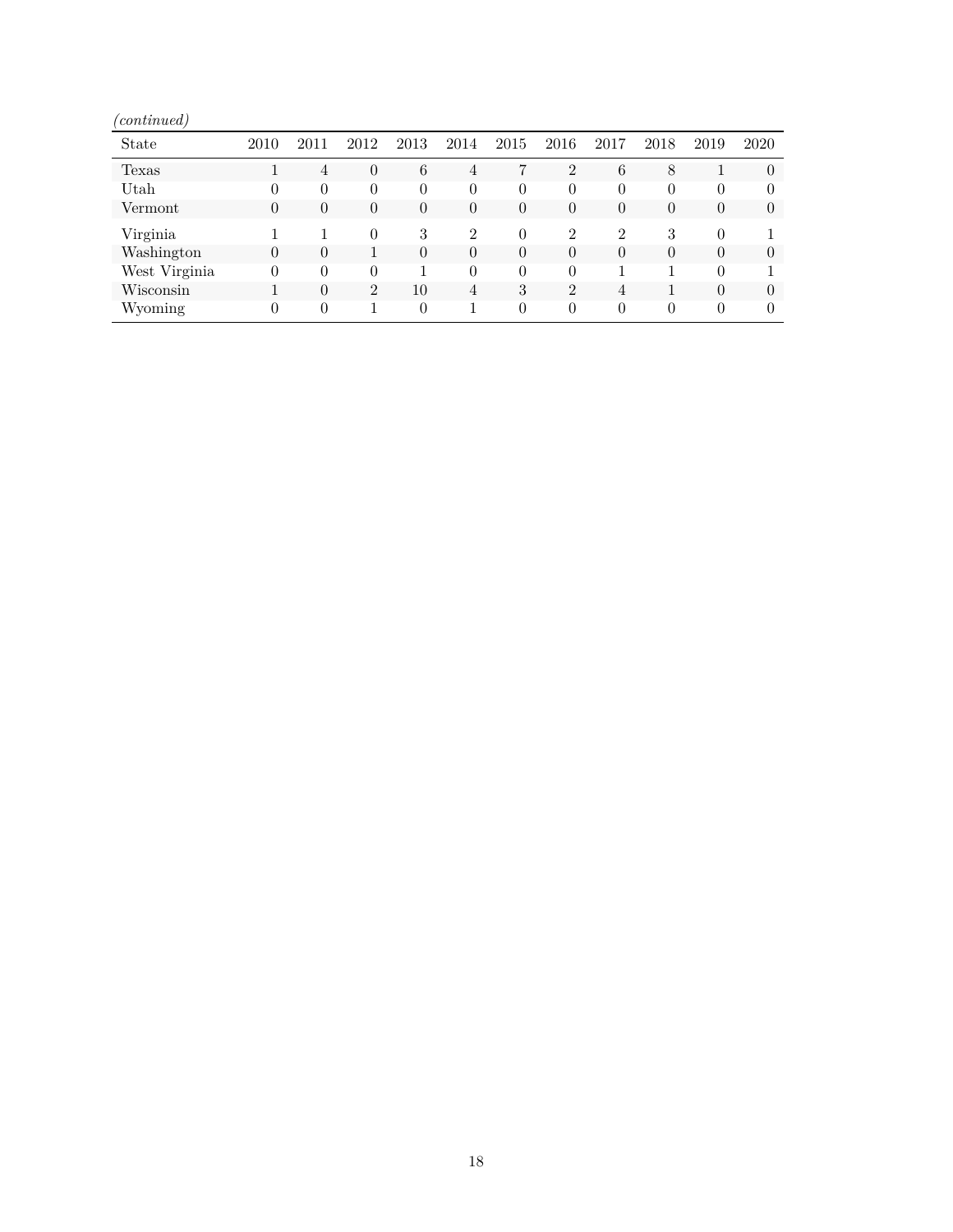```
##################
# Voting by Mail #
##################
```
*# Date: 10/20/2020*

```
# This R script investigates whether election fraud is higher among U.S. states
## with vote-by-mail laws or where many ballots are received by mail.
## Section 1. examines which states are vote-by-mail/receive-by-mail states.
## Section 2. examines fraud on aggregate across these states. Section 3.
## estimates what fraud would have looked like if Washington and Colorado had not
## passed vote-by-mail laws, using the gsynth package. Fraud data is from the
## Heritage Foundation voter fraud database (https://www.heritage.org/voterfraud)
## and News21 election fraud database
## (https://votingrights.news21.com/interactive/election-fraud-database/). Data
## on elections is from the U.S. Election Assistance Commission Election
## Administration and Voting Surveys
## (https://www.eac.gov/research-and-data/datasets-codebooks-and-surveys) and the
## United States Election Project
## (http://www.electproject.org/home/voter-turnout/voter-turnout-data)
# Please contact Jonathan Auerbach with any questions or corrections: jonathan@amstat.org
library("tidyverse")
library("VGAM")
# Heritage Foundation voter fraud database
## source: heritage.org/voterfraud
heritage <- read_csv("hfd.csv")
# News21 election fraud database
## source: votingrights.news21.com/interactive/election-fraud-database/
news21 <- read_csv("news21.csv")
# U.S. Election Assistance Commission Election Administration and Voting Surveys
## source: eac.gov/research-and-data/datasets-codebooks-and-surveys
### Overview Table 2:
### eac.gov/sites/default/files/eac_assets/1/6/2018_EAVS_Report.pdf
eavs_2018 <- read_csv("eavs_2018_table_2.csv") %>%
  filter(State %in% datasets::state.name)
### Overview Table 2:
### eac.gov/sites/default/files/eac_assets/1/6/2016_EAVS_Comprehensive_Report.pdf
eavs_2016 <- read_csv("eavs_2016_table_2.csv") %>%
 filter(State %in% datasets::state.name)
# United States Election Project
## source: electproject.org/home/voter-turnout/voter-turnout-data
voting_eligible_population <- read_csv("voting_eligible_population.csv")
ballots_highest_office <- read_csv("ballots_highest_office.csv")
ballots_highest_office$`2020` <- ballots_highest_office$`2018`
#list of vote-by-mail states
VBM <- c("Colorado", "Hawaii", "Oregon", "Utah", "Washington")
#list of receive-by-mail states (states where > 50% vote through mail)
RBM <- c("Arizona", "California", "Colorado", "Hawaii",
         "Montana", "Oregon", "Utah", "Washington")
```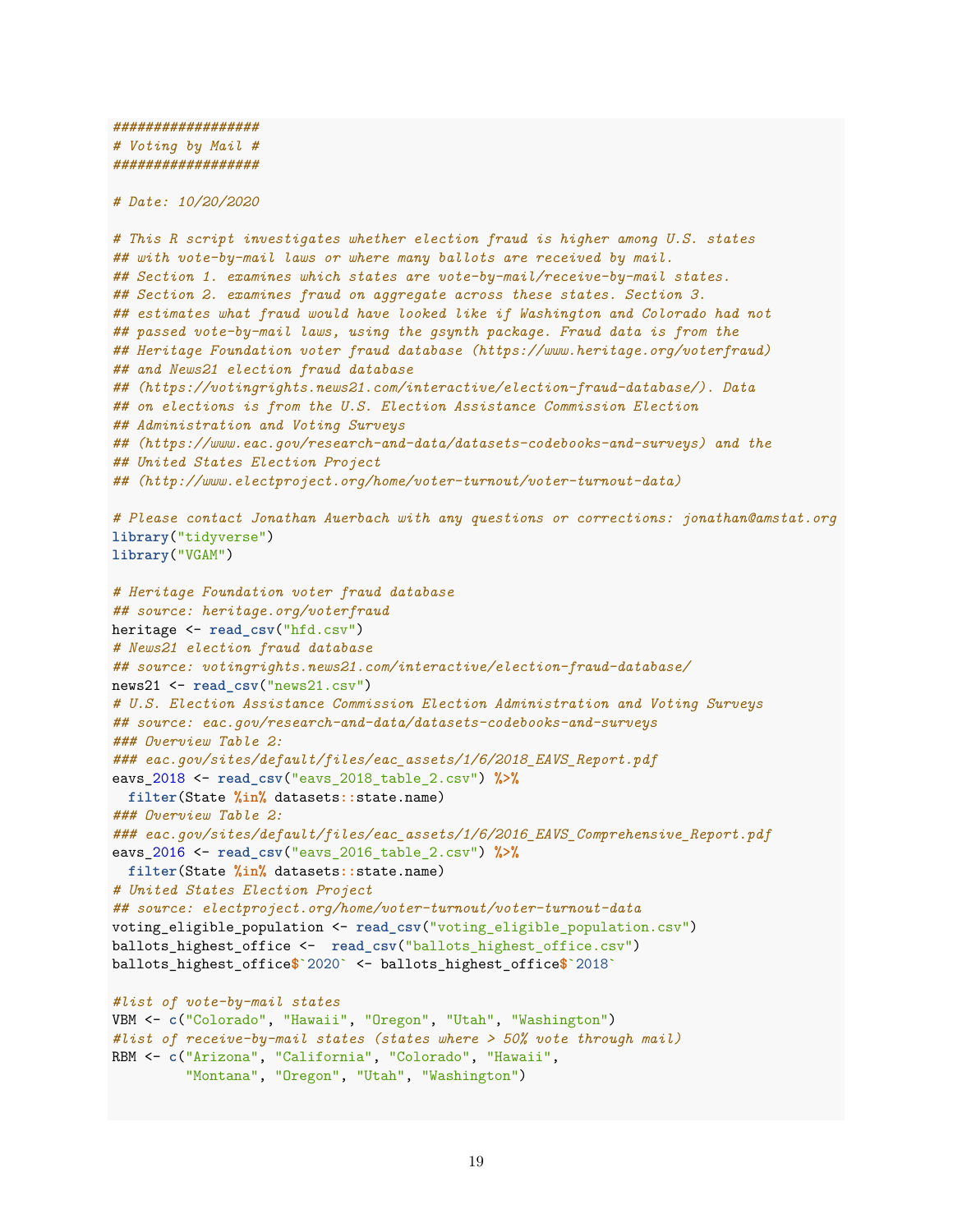```
#Section 1
eavs_2018 %>%
  select(`Total By-Mail Ballots Returned 2018` = `Total By-Mail Ballots Returned`,
         `Total Voter Turnout 2018` = `Total Voter Turnout`,
         State) %>%
 left_join(eavs_2016 %>%
              select(`Total By-Mail Ballots Returned 2016` =
                       `Total By-Mail Ballots Returned`,
                     `Total Voter Turnout 2016` = `Total Voter Turnout`,
                     State)) %>%
 left_join(data.frame(State.abb = datasets::state.abb,
                       State = datasets::state.name)) %>%
 ggplot() +
  aes(`Total By-Mail Ballots Returned 2016`/`Total Voter Turnout 2016`,
      `Total By-Mail Ballots Returned 2018`/`Total Voter Turnout 2018`,
      color = relevel(factor(ifelse(State %in% RBM,
                            "receive-by-mail state",
                            "not a receive-by-mail state")),
                      "receive-by-mail state")) +
  geom_text(aes(label = State.abb), size = 5) +
  \text{labs}(\text{color} = "",y = "percent of ballots received by mail in 2018",
       x = "percent of ballots received by mail in 2016",
       title =
         "Figure 1.a. Roughly the same percentage of ballots were received by mail
                   in the 2016 and 2018 general elections according to EAVS") +
  theme(legend.position = "bottom") +
  scale_y_continuous(labels = scales::percent_format(accuracy = 1),
                     limits = c(0, 1)) +
  scale_x_continuous(labels = scales::percent_format(accuracy = 1),
                     limits = c(0, 1)) +
 scale_colour_manual(values = c("#E69F00", "#009E73"))
eavs_2018 %>%
  select(`Total By-Mail Ballots Returned (EAVS)` =
           `Total By-Mail Ballots Returned`,
         `Total Voter Turnout (EAVS)` = `Total Voter Turnout`,
         State) %>%
 left_join(ep_2018 %>%
              select(`Total By-Mail Ballots Returned (EP)` =
                       `Mail/Online Ballots Returned`,
                     `Total Voter Turnout (EP)` = `2018 Vote for Highest Office`,
                     State)) %>%
  left_join(data.frame(State.abb = datasets::state.abb,
                       State = datasets::state.name)) %>%
  ggplot() +
  aes(`Total By-Mail Ballots Returned (EP)`/`Total Voter Turnout (EP)`,
      `Total By-Mail Ballots Returned (EAVS)`/`Total Voter Turnout (EAVS)`,
      color = relevel(factor(ifelse(State %in% RBM,
                                    "receive-by-mail state",
                                    "not a receive-by-mail state")),
                      "receive-by-mail state")) +
  geom_text(aes(label = State.abb), size = 5) +
```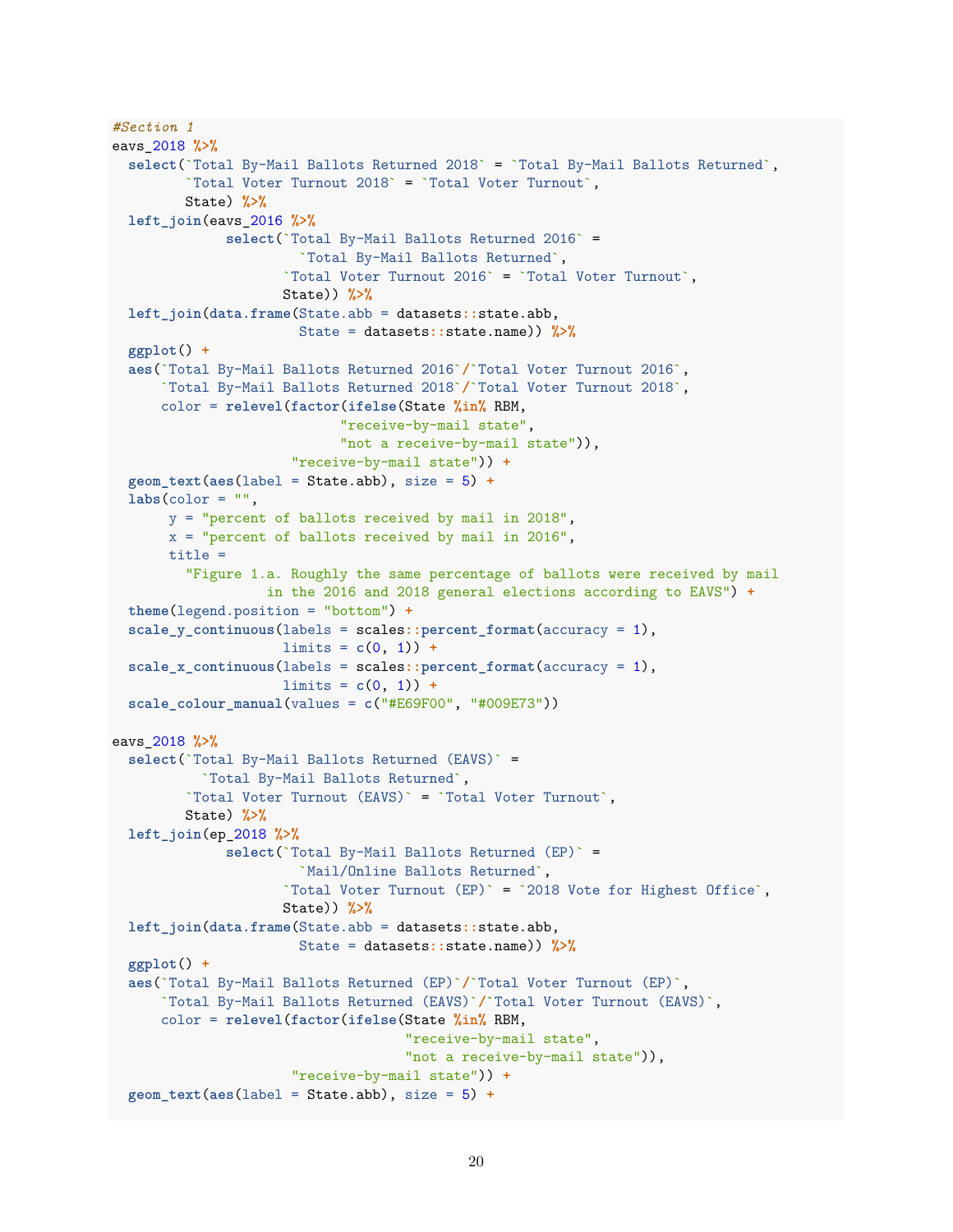```
\text{labs}(\text{color} = "",y = "percent of ballots received by mail in 2018 (EAVS)",
       x = "percent of ballots received by mail in 2018 (EP)",
       title =
         "Figure 1.b. EAVS and EP report different percentage of ballots were
                   received by mail in the 2018 general election") +
  theme(legend.position = "bottom") +
  scale_y_continuous(labels = scales::percent_format(accuracy = 1),
                     limits = c(0, 1)) +
  scale_x_continuous(labels = scales::percent_format(accuracy = 1),
                     limits = c(0, 1)) +
 scale_colour_manual(values = c("#E69F00", "#009E73"))
eavs_2018 %>%
  select(`Total By-Mail Ballots Returned 2018` = `Total By-Mail Ballots Returned`,
         `Total By-Mail Ballots Rejected 2018` = `Total By-Mail Ballots Rejected`,
         `Total Voter Turnout 2018` = `Total Voter Turnout`,
         State) %>%
 left_join(eavs_2016 %>%
              select(`Total By-Mail Ballots Returned 2016` =
                       `Total By-Mail Ballots Returned`,
                     `Total By-Mail Ballots Rejected 2016` =
                       `Total By-Mail Ballots Rejected`,
                     State)) %>%
 left_join(data.frame(State.abb = datasets::state.abb,
                       State = datasets::state.name)) %>%
  filter(State != "New Mexico") %>%
 ggplot() +
  aes(`Total By-Mail Ballots Rejected 2016`/`Total By-Mail Ballots Returned 2016`,
      `Total By-Mail Ballots Rejected 2018`/`Total By-Mail Ballots Returned 2018`,
      color = relevel(factor(ifelse(State %in% RBM,
                            "receive-by-mail state",
                            "not a receive-by-mail state")),
                      "receive-by-mail state")) +
  geom_text(aes(label = State.abb), size = 5) +
  \text{labs}(\text{color} = "",y = "percent of received by mail ballots rejected in 2018",
       x = "percent of received by mail ballots rejected in 2016",
       title =
         "Figure 1.c. Receive-by-mail states had a lower percentage of mail in
         ballots rejected in the 2016 and 2018 general elections") +
  theme(legend.position = "bottom") +
  scale_y_continuous(labels = scales::percent_format(accuracy = 2)) +
  scale_x_continuous(labels = scales::percent_format(accuracy = 2)) +
  scale_colour_manual(values = c("#E69F00", "#009E73"))
regression_data <-
 voting_eligible_population %>%
  gather(year, `Voting eligible population`, -state) %>%
 mutate(year = as.numeric(year)) %>%
 left_join(heritage %>%
              filter(YEAR > 2012) %>%
              select(STATE, YEAR) %>%
```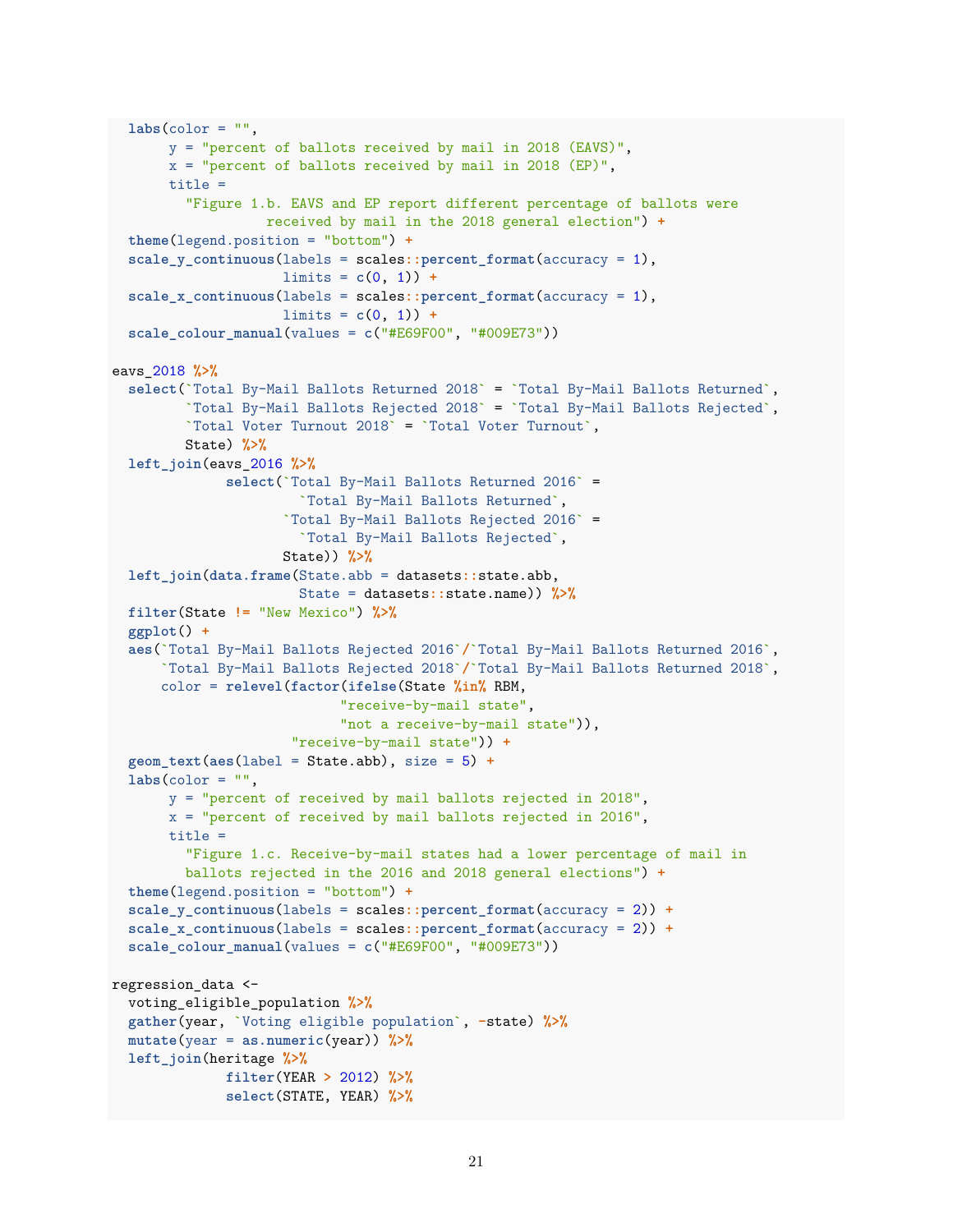```
mutate(YEAR = ifelse(YEAR %% 2 == 0, YEAR, YEAR - 1)) %>%
              rbind(news21 %>%
                      rename("STATE ABBREV" = "STATE") %>%
                      left_join(tibble(STATE = datasets::state.name,
                                        "STATE ABBREV" = datasets::state.abb)) %>%
                      select(STATE, YEAR) %>%
                      mutate(YEAR = ifelse(YEAR %% 2 == 0, YEAR, YEAR - 1))) %>%
              group_by(state = STATE, year = YEAR) %>%
              summarize(count = n()) %>%
  mutate(count = ifelse(is.na(count), 0, count),
         Period = factor(ifelse(year <= 2012,
                                 "2000-2012 (News21)",
                                 "2013-2020 (Heritage)"),
                         levels = c("2000-2012 (News21)",
                                     "2013-2020 (Heritage)"))) %>%
  group_by(state, Period) %>%
  summarize(count = sum(count),
            `Voting eligible population` = mean(`Voting eligible population`)) %>%
  filter(state %in% datasets::state.name) %>%
  left_join(tibble(state = datasets::state.name,
                   `state abbrev` = datasets::state.abb))
tobit before <-
  vglm(log10(count) ~ offset(log10(`Voting eligible population`)),
       \text{tobit}(\text{Lower} = 0),
       data = regression data,
       subset = Period == "2000-2012 (News21)") %>%
  summary()
tobit_after <-
  vglm(log10(count) ~ offset(log10(`Voting eligible population`)),
       tobit(Lower = 0),
       data = regression_data,
       subset = Period == "2013-2020 (Heritage)") %>%
  summary()
regression_coefficients <-
  tibble(Period = factor(c(rep("2000-2012 (News21)", 2),
                           rep("2013-2020 (Heritage)", 2)),
                         levels = c("2000-2012 (News21)",
                                     "2013-2020 (Heritage)")),
         estimate = c(tobit_before@coef3["(Intercept):1",c("Estimate",
                                                             "Std. Error")],
                      tobit_after@coef3["(Intercept):1",c("Estimate",
                                                            "Std. Error")]),
         type = c("Estimate", "Std. Error","Estimate", "Std. Error")) %>%
  spread(type, estimate)
tobit_fit <-
  \text{tible}(x = \text{rep}(5:7 + .5, 2),Period = factor(c(rep("2000-2012 (News21)", 3),
                           rep("2013-2020 (Heritage)", 3)),
                         levels = c("2000-2012 (News21)",
```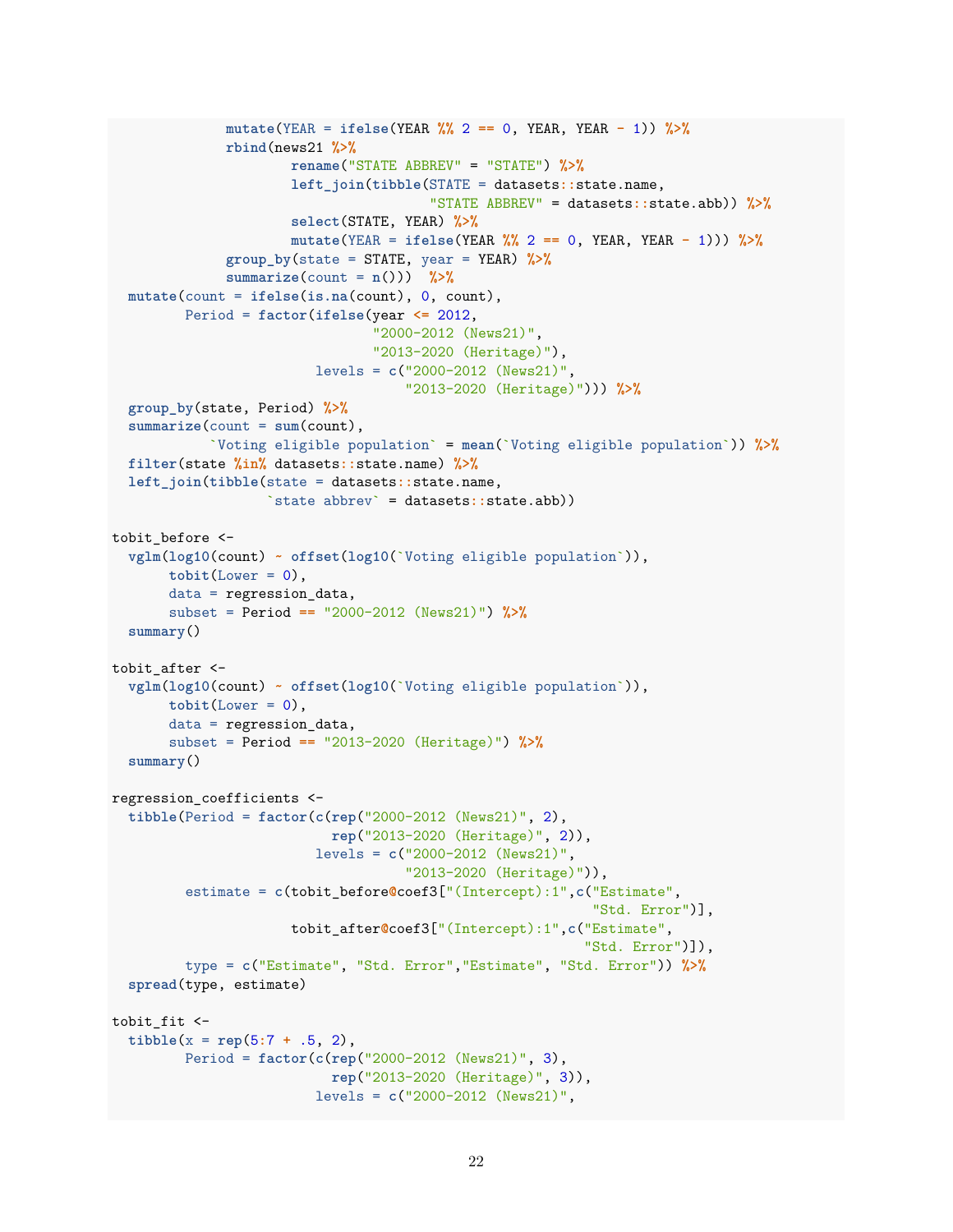```
"2013-2020 (Heritage)")),
         y = c(regression coefficients$Estimate[1] + 5:7 + .5,
               regression_coefficients$Estimate[2] + 5:7 + .5),
         ymin = c(regression_coefficients$Estimate[1] + 5:7 + .5 -
                    2 * regression_coefficients$`Std. Error`[1],
                  regression_coefficients$Estimate[2] + 5:7 + .5 -
                    2 * regression_coefficients$`Std. Error`[2]),
         ymax = c(regression coefficients$Estimate[1] + 5:7 + .5 +
                    2 * regression_coefficients$`Std. Error`[1],
                  regression_coefficients$Estimate[2] + 5:7 + .5 +
                    2 * regression_coefficients$`Std. Error`[2]))
regression_data %>%
  filter(count > 0) %>%
  ggplot() +
  geom_text(aes(log10(`Voting eligible population`), log10(count),
                label = `state abbrev`,
                color = relevel(factor(ifelse(state %in% RBM,
                            "receive-by-mail state before 2016",
                            "not a receive-by-mail state before 2016")),
                            "receive-by-mail state before 2016")),
            size = 5) +
  geom_ribbon(aes(x, ymin = ymin, ymax = ymax), data = tobit_fit, alpha = .5) +
  geom_line(aes(x, y), data = tobit_fit) +
  facet_grid(Period ~ .) +
  theme(legend.position = "bottom") +
  labs(x = expression(population~eligible~to~vote~(log[10])),
       y = expression(number~of~fraud~cases~"("*log[10]*",
                      "~states~with~zero~fraud~censored*")"),
       color = "title = "Figure 1.d. States with more eligible voters have more cases of
       reported fraud, although there is considerable variation across states in
       both the News21 and Heritage Foundation databases.") +
  scale_colour_manual(values = c("#E69F00", "#009E73"))
#Section 2
#receive by mail
eavs_2016 <- read_csv("eavs_2016_table_2.csv") %>%
 filter(State %in% datasets::state.name) %>%
  select(State, `Total Voter Turnout 2016` = `Total Voter Turnout`)
eavs_2000 <- read_csv("eavs_2000.csv") %>%
 filter(STATE %in% datasets::state.name) %>%
 select(State = STATE, `Total Voter Turnout 2000` = TURNOUT)
year state <-
  expand.grid(YEAR = c(2000:2004, 2016:2020),
              STATE = datasets::state.name) %>%
 mutate(`VBM Status` = ifelse(STATE %in% RBM,
                               "Receive-by-mail state",
                               "Not a receive-by-mail state"))
combined_data <-
 heritage %>%
 filter(YEAR %in% 2016:2020) %>%
```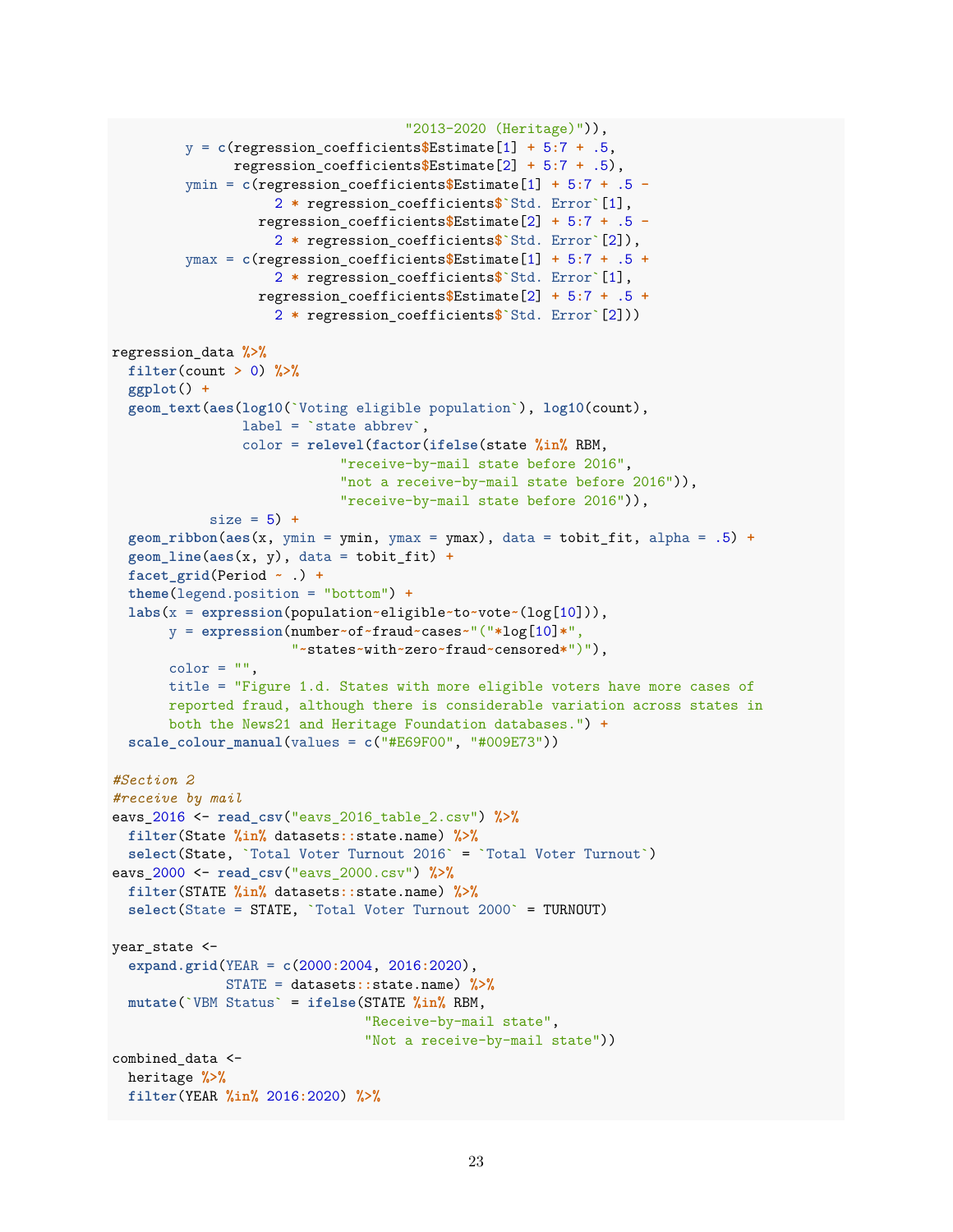```
left_join(eavs_2016, by = c("STATE" = "State")) %>%
  group_by(YEAR, STATE) %>%
  summarize(count = n()) %>%
 rbind(news21 %>%
         filter(YEAR %in% 2000:2004) %>%
          rename("STATE ABBREV" = "STATE") %>%
          left_join(tibble(STATE = datasets::state.name,
                           "STATE ABBREV" = datasets::state.abb)) %>%
          group_by(YEAR, STATE) %>%
          summarize(count = n())fraud <-
 year_state %>%
 left_join(combined_data) %>%
 left_join(eavs_2016, by = c("STATE" = "State")) %>%
 left_join(eavs_2000, by = c("STATE" = "State")) %>%
 mutate(count = ifelse(is.na(count), 0, count),
         pop = ifelse(YEAR < 2010,
                        `Total Voter Turnout 2000`,
                        `Total Voter Turnout 2016`)) %>%
  group_by(YEAR, `VBM Status`) %>%
  summarize(count = sum(count),
           pop = sum(pop)) %>%
 mutate(Period = factor(ifelse(YEAR < 2010,
                                "2000-2004\n News21",
                                "2016-2020\n Heritage"),
                         levels = c("2000-2004\n News21",
                                    "2016-2020\n Heritage")))
fraud %>%
  group_by(`VBM Status`, Period) %>%
  summarize(n = n(),
            count_mean = mean(1e6 * count/pop),
            count_s d = sd(1e6 * count/pop)/sqrt(n)) %>%
  ggplot() +
  \text{aes}(x = \text{Period},y = count mean) +geom_linerange(aes(ymin = count_mean - count_sd,
                     ymax = count_mean + count_sd),
                 size = 2) +
  geom_linerange(aes(ymin = count_mean - 2 * count_sd,
                     ymax = count_mean + 2 * count_sd)) +
 \text{labs}(x = 0.01)y = "number of fraud cases per million voters in most recent general election",
       color = "",title = "Figure 2.a. Fraud per voter remained largely unchanged in states
       where a majority receive by mail, declined fifty-six percent elsewhere") +
  facet_wrap(~ relevel(factor(`VBM Status`), "Receive-by-mail state")) +
  coord_cartesian(ylim = c(0, 2), xlim = c(.25, 2.75), expand = FALSE)#vote by mail
year_state <-
  expand.grid(YEAR = c(2000:2004, 2016:2020),
```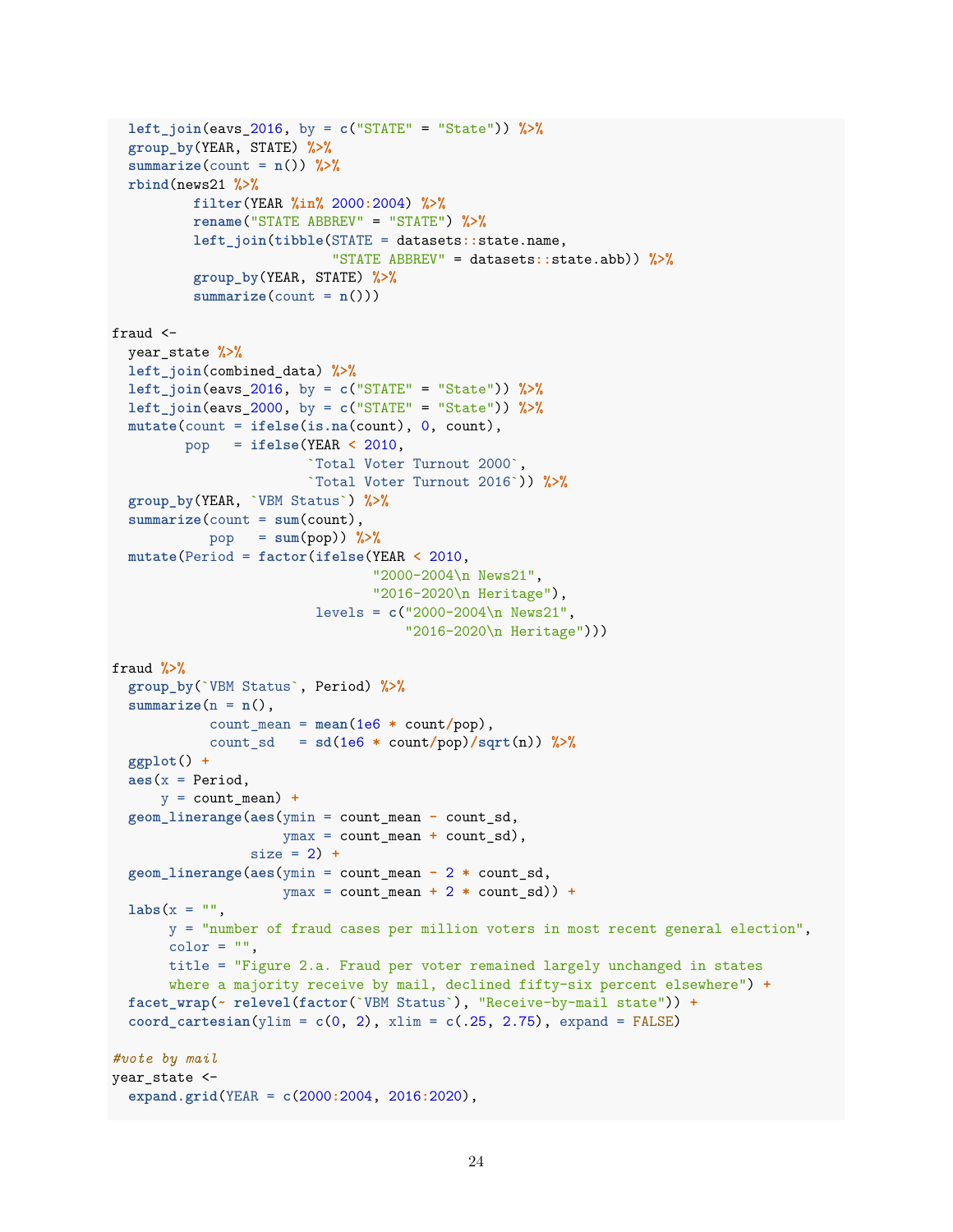```
STATE = datasets::state.name) %>%
  mutate(`VBM Status` = ifelse(STATE %in% VBM,
                               "Vote-by-mail state",
                               "Not a vote-by-mail state"))
combined_data <-
 heritage %>%
 filter(YEAR %in% 2016:2020) %>%
 left_join(eavs_2016, by = c("STATE" = "State")) %>%
  group_by(YEAR, STATE) %>%
  summarize(count = n()) %>%
 rbind(news21 %>%
         filter(YEAR %in% 2000:2004) %>%
         rename("STATE ABBREV" = "STATE") %>%
          left_join(tibble(STATE = datasets::state.name,
                           "STATE ABBREV" = datasets::state.abb)) %>%
          group_by(YEAR, STATE) %>%
          summarize(count = n()))
fraud <- year_state %>%
 left_join(combined_data) %>%
 left_join(eavs_2016, by = c("STATE" = "State")) %>%
 left_join(eavs_2000, by = c("STATE" = "State")) %>%
 mutate(count = ifelse(is.na(count), 0, count),
         pop = ifelse(YEAR < 2010, `Total Voter Turnout 2000`,
                        `Total Voter Turnout 2016`)) %>%
  group_by(YEAR, `VBM Status`) %>%
  summarize(count = sum(count),
            pop = sum(pop)) %>%
 mutate(Period = factor(ifelse(YEAR < 2010, "2000-2004\n News21",
                                "2016-2020\n Heritage"),
                         levels = c("2000-2004\n News21",
                                    "2016-2020\n Heritage")))
fraud %>%
  group_by(`VBM Status`, Period) %>%
  summarize(n = n(),
            count_mean = mean(1e6 * count/pop),count sd = sd(1e6 * count/pop)/sqrt(n)) %>%
  ggplot() +
  \text{aes}(x = \text{Period},y = count_mean +
  geom_linerange(aes(ymin = count_mean - count_sd,
                     ymax = count mean + count sd),
                 size = 2) +
  geom_linerange(aes(ymin = count_mean - 2 * count_sd,
                     ymax = count_mean + 2 * count_sd)) +
  \texttt{labels}(x = "",y = "number of fraud cases per million voters in most recent general election",
       color = "",title = "Figure 2.b. Fraud per voter declined sixty-three percent in vote
       by mail states and fifty-two percent in other states") +
  facet_wrap(~ relevel(factor(`VBM Status`), "Vote-by-mail state")) +
  coord_cartesian(ylim = c(0, 2), xlim = c(.25, 2.75), expand = FALSE)
```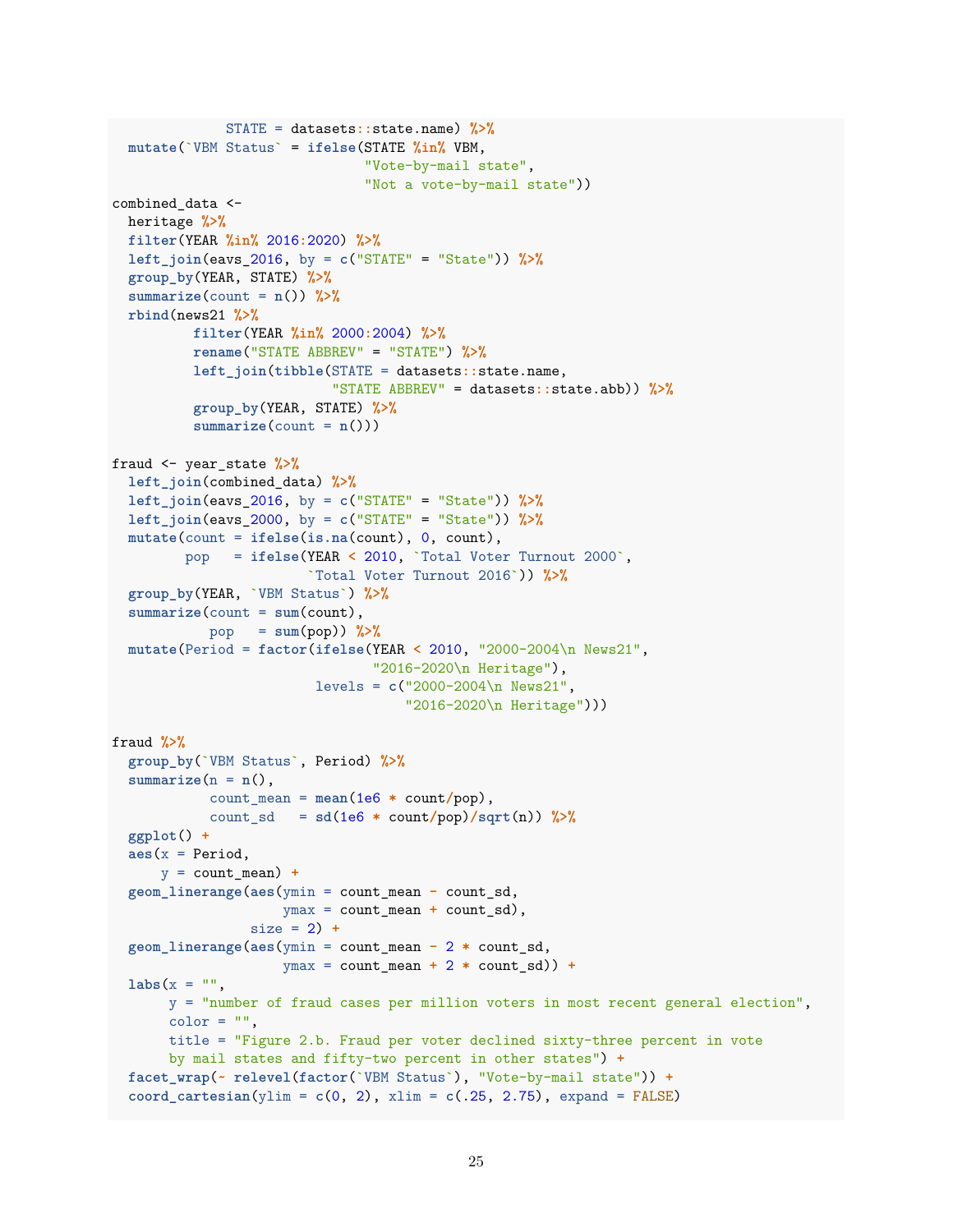```
#Section 3
library("gsynth")
ballots highest office <- read csv("ballots highest office.csv")
voting eligible population <- read csv("voting eligible population.csv")
election project <-
 left_join(ballots_highest_office %>%
              gather("year", "num_ballots", -state),
            voting_eligible_population %>%
              gather("year", "num_voters", -state)) %>%
  mutate(year = as.numeric(year))
synthetic_control_plot <- function(treated_state, treated_year) {
  year_state_all <-
    expand.grid(YEAR = 2001:2020,
                STATE = setdiff(datasets::state.name,
                                setdiff(VBM, treated_state))) %>%
   mutate(`VBM Status` = ifelse(STATE == treated_state,
                                 "Vote-by-mail state",
                                 "Not a vote-by-mail state"))
  combined data all <-
   heritage %>%
   filter(YEAR > 2012) %>%
   left_join(eavs_2016, by = c("STATE" = "State")) %>%
   group_by(YEAR, STATE) %>%
   summarize(count = n()) %>%
   rbind(news21 %>%
            filter(YEAR <= 2012) %>%
            rename("STATE ABBREV" = "STATE") %>%
            left_join(tibble(STATE = datasets::state.name,
                             "STATE ABBREV" = datasets::state.abb)) %>%
            group_by(YEAR, STATE) %>%
            summarize(count = n())) %>%
    group_by(YEAR, STATE) %>%
   summarize(count = sum(count))
  fraud year \leftarrowyear_state_all %>%
   left_join(combined_data_all) %>%
   left_join(
      rbind(election_project %>% mutate(year = year + 1),
            election_project %>% mutate(year = year + 2)),
     by = c("YEAR" = "year", "STATE" = "state")) %>%
   mutate(count = ifelse(is.na(count), 0, count),
           `VBM` = relevel(factor(
             ifelse(`VBM Status` == "Vote-by-mail state",
                    "VBM", STATE)), "VBM")) %>%
    group_by(YEAR, `VBM`) %>%
    summarize(count = sum(count),
              num ballots = sum(num ballots),
              num_voters = sum(num_voters)) %>%
   mutate(Period = factor(ifelse(YEAR <= 2012, "Before (News21)",
                                  "After (Heritage Foundation)"),
```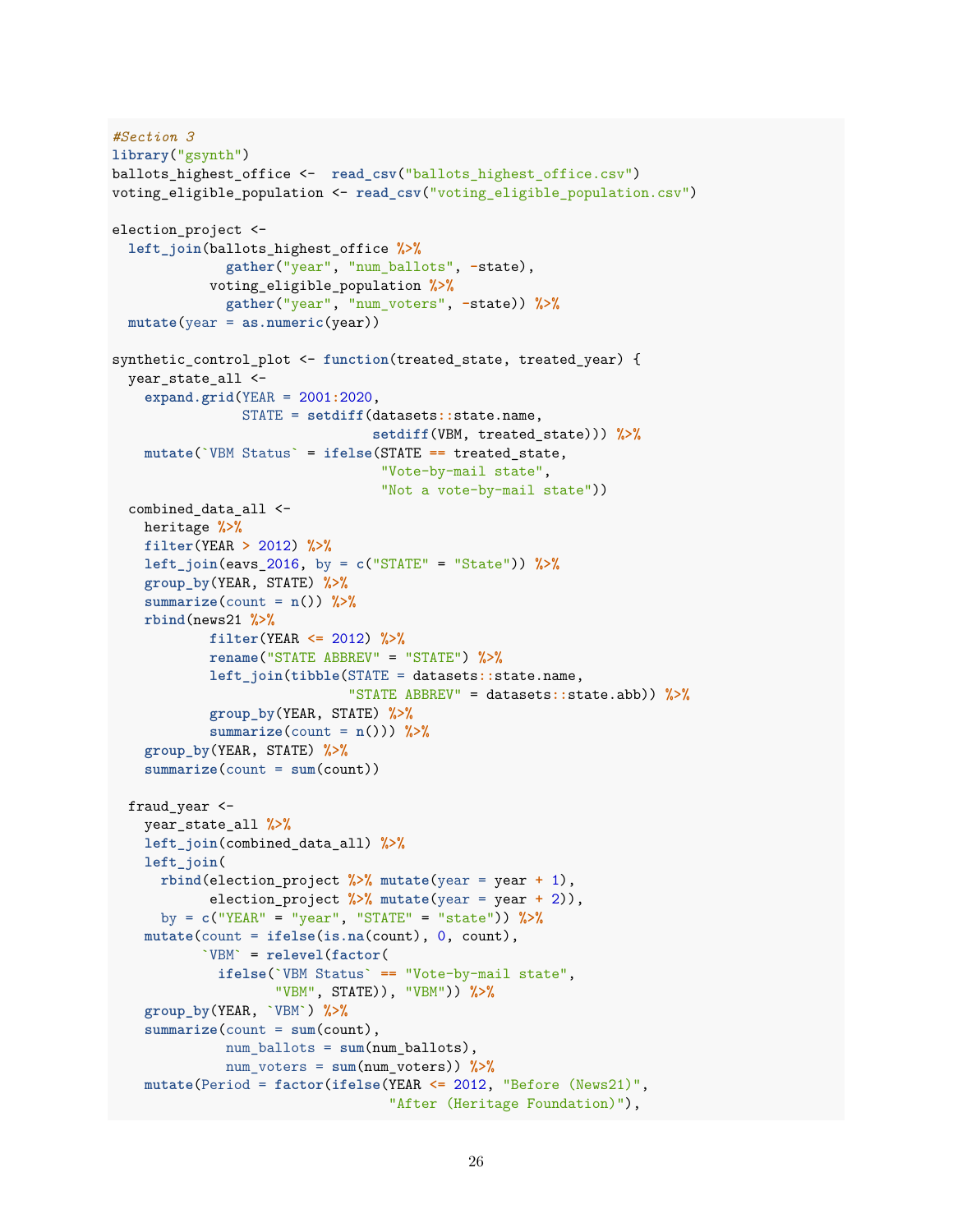```
levels = c("Before (News21)",
                                      "After (Heritage Foundation)")))
  df synth all \leftarrowfraud_year %>%
    ungroup() %>%
    transmute(Y = count,
              X1 = num ballots,
              X2 = num_voters,state = as.character(`VBM`),
              year = (YEAR - 2000),
              state.num = as.numeric(`VBM`),
              T1 = ifelse(state == "VBM" & year > 11, 1, 0))
  gsynth.out <- gsynth(Y ~ T1 + X1 + X2, data = df_synth_all, parallel = FALSE,
                       estimator = "mc", index = c("state.num","year"), se = TRUE,
                       nboots = 500, r = c(0, 5), CV = TRUE, force = "two-way")
  gsynth_plot_data <-
    gsynth.out$att.boot %>%
    as_tibble() %>%
    mutate(year = 1:20) %>%
    gather("sample", "att", -year) %>%
    group_by(year) %>%
    summarize(n = n(),mean att = mean(att),
              mean att 195 = quantile(att, .025),
              mean_att_u95 = quantile(att, .975),
              mean_att_l50 = quantile(att, .25),
              mean_att_u50 = quantile(att, .75)) %>%
    left_join(df_synth_all %>% filter(state == "VBM"))
  gsynth_plot_data %>%
    ggplot() +
    \text{aes}(x = \text{year}) +geom_ribbon(aes(ymin = Y - mean_att_l95, ymax = Y - mean_att_u95),
                alpha = .25) +
    geom_ribbon(aes(ymin = Y - mean_att_l50, ymax =Y - mean_att_u50),
                alpha = .5) +
    geom_line(aes(year, Y, linetype = outcome),
              data = rbind(gsynth_plot_data %>%
                             transmute(year, Y = Y - mean_att,outcome = paste("synthetic", treated_state)),
    gsynth_plot_data %>% transmute(year, Y = Y, outcome = treated_state)) %>%
      mutate(outcome = relevel(factor(outcome), treated_state))) +
    theme(legend.position = "bottom") +
    geom_vline(xintercept = treated_year) +
    scale_x_continuous(breaks = c(5, 10, 15, 20),
                       labels = c(2005, 2010, 2015, 2020)) +
    labs(linetype = ", x = ", y = "number of fraud cases")
}
```

```
set.seed(100)
```